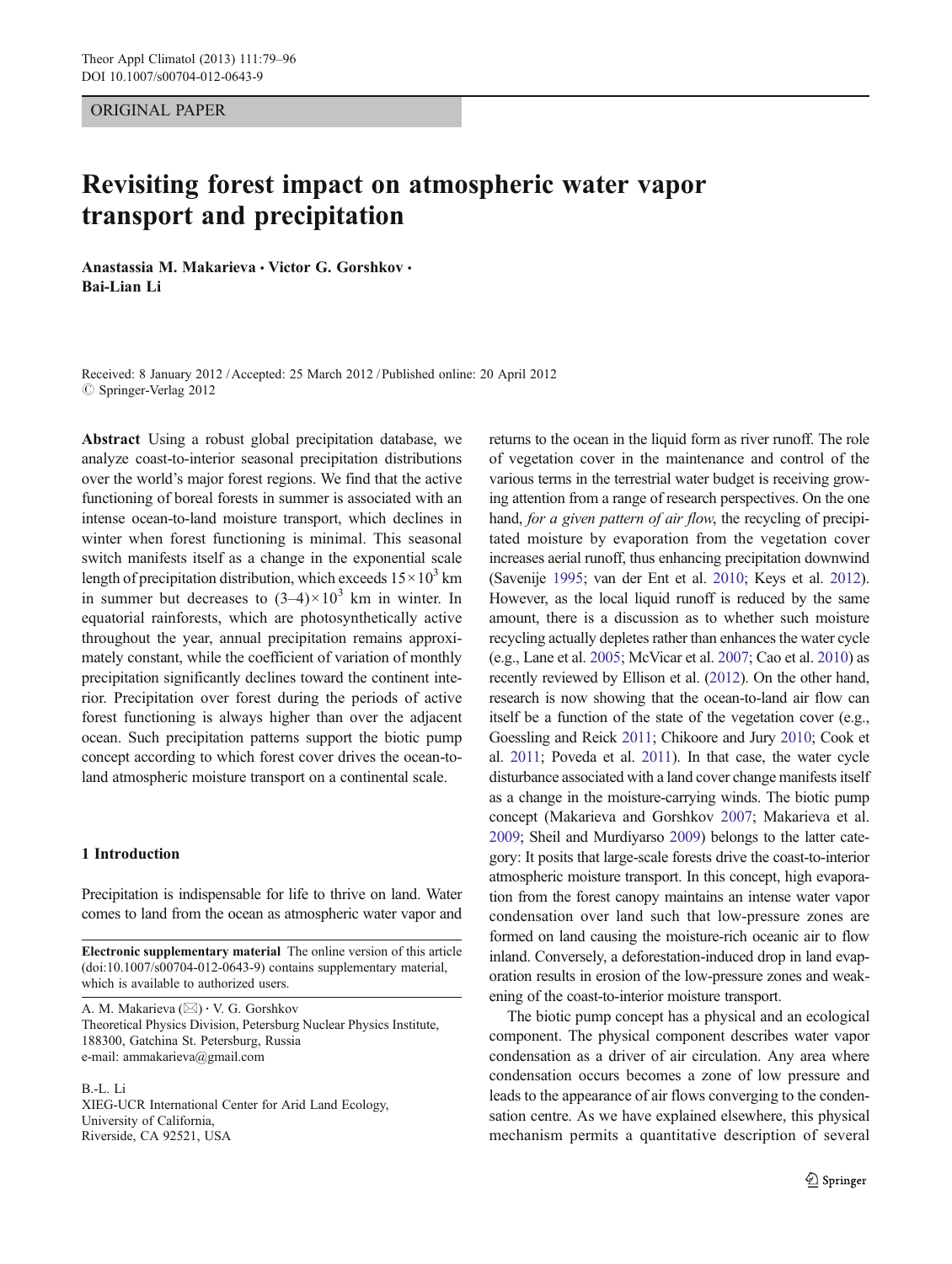<span id="page-1-0"></span>purely physical patterns of atmospheric circulation, including hurricanes and tornadoes (Makarieva and Gorshkov [2011](#page-16-0); Makarieva et al. [2010](#page-16-0), [2011\)](#page-16-0). The ecological component is an analysis of how forest ecosystems function on the basis of the physical laws relating to condensation-induced dynamics to meet their water needs by pumping moist air from ocean to land (Makarieva and Gorshkov [2007](#page-16-0), [2010](#page-16-0)). It addresses why the same cannot be achieved efficiently by other vegetation types with a low leaf area index and shallow root system as we find, for example, with pastures or tree-plantations.

Quantitative analysis of ecological and biological variables is complicated by the complexity of living systems. While one cannot hope to describe quantitatively the patterns of forest–atmosphere interaction based on physical laws alone, such patterns can be established empirically from comparison of the hydrological cycle in natural versus disturbed ecosystems (e.g., forests versus croplands) and further analyzed within the corresponding physical framework. In this context, Makarieva and Gorshkov ([2007](#page-16-0)) and Makarieva et al. ([2009](#page-16-0)) point out that in forest-covered regions, annual precipitation does not decline with increasing distance from the ocean or and may even grow as one proceeds several thousand kilometers inland, whereas, in contrast, where forests are lacking, precipitation decreases with an exponential scale length of just a few hundred kilometers. Recently, Angelini et al. [\(2011\)](#page-15-0) re-analyzed three of the six forest transects studied by us (Makarieva and Gorshkov [2007](#page-16-0); Makarieva et al. [2009\)](#page-16-0), using a different precipitation dataset and considering seasonal rather than annual precipitation. They questioned our findings and concluded that the results of their re-analysis did not support the biotic pump concept.

We agree with the general motivation outlined by Angelini et al. [\(2011](#page-15-0)) for their study, namely that the question of how forests impact atmospheric moisture transport is very important and will benefit from extensive research. In our view, Angelini et al. [\(2011](#page-15-0)) have made an important and informative contribution to the topic through their analysis of the seasonal dimension of the spatial precipitation patterns over forests. However, we find that their analyses suffer from several inconsistencies. Here we present an extended analysis of seasonal precipitation patterns in all forest transects studied by us (Makarieva and Gorshkov [2007](#page-16-0); Makarieva et al. [2009\)](#page-16-0) and by Angelini et al. [\(2011\)](#page-15-0) (Fig. [1](#page-2-0)). We also analyze the most recent data on temporal changes in precipitation in tropical regions affected by deforestation. We show that all the available evidence is strongly consistent with and reaffirms the biotic pump concept; moreover, we clarify the misunderstandings that might have led Angelini et al. [\(2011](#page-15-0)) to conclude otherwise.

The paper is structured as follows: In Section 2, we discuss what kind of precipitation dependence on distance from the source of moisture (ocean) can be predicted from the biotic pump concept. In Sections [3](#page-3-0) and [4,](#page-8-0) we analyze seasonal precipitation distributions along tropical rainforest and boreal forest transects, respectively, with their comparison to follow in Section [5.](#page-10-0) In the concluding section, we discuss other evidence analyzed by Angelini et al. ([2011](#page-15-0)) including temporal precipitation changes and provide a synthesis of all the results.

### 2 The logic of the biotic pump concept

The physical basis of the biotic pump concept lies in the process by which condensation leads to reduced atmospheric pressure as the water vapor disappears from the gas phase (Makarieva et al. [2010](#page-16-0); Makarieva and Gorshkov [2010](#page-16-0)). In consequence, the surrounding air moves into the reduced pressure zone. If the incoming air also carries enough water vapor, condensation continues and is sustained together with the pressure gradient generating the inflow. Condensation occurs where there is the highest concentration of water vapor. Since evaporation from the open water surface of the world ocean, which covers two thirds of the Earth's surface, is a major source of atmospheric water vapor, in the absence of water stores on land the ocean would remain the single predominant place for condensation to occur.

Consequently, to move a condensation area from the ocean to land, it becomes necessary to create a terrestrial water store on land to serve as a source for evaporation and to create a surface that can evaporate water into the atmosphere more effectively per unit area than the oceans. But evaporation diminishes the amount of moisture in soil. Moisture is additionally lost from soil by gravitational runoff. If all the soil moisture is gone, evaporation stops, local water vapor concentration diminishes, condensation ceases, and so does the atmospheric moisture transport. This requires that a non-trivial balance must be maintained for the condensation zone to persist over land: Indeed, evaporation should not deplete soil moisture but should be enough to ensure that the amount of moisture brought from the ocean by condensation-induced winds compensates moisture losses in the soil.

Looking now from the other—ecological—side, we notice that natural forests are well equipped to be able to implement all the above processes of water handling. Synthesis of organic matter by trees involves significant inputs of water vapor into the atmosphere (evapotranspiration); tree root systems allow for the accumulation and redistribution of moisture in soil (e.g., Nadezhdina et al. [2010](#page-16-0)); the large cumulative surface area of leaves allows for a biotic control of evaporation fluxes above the forest canopy; the moist air flow is modified by drag caused by the large height of trees; trees produce biogenic condensation nuclei to seed condensation over the forest, etc. Forests can indeed be viewed as a green ocean on land (e.g., Williams et al. [2002](#page-17-0); Andreae et al. [2004](#page-15-0)) with the rates of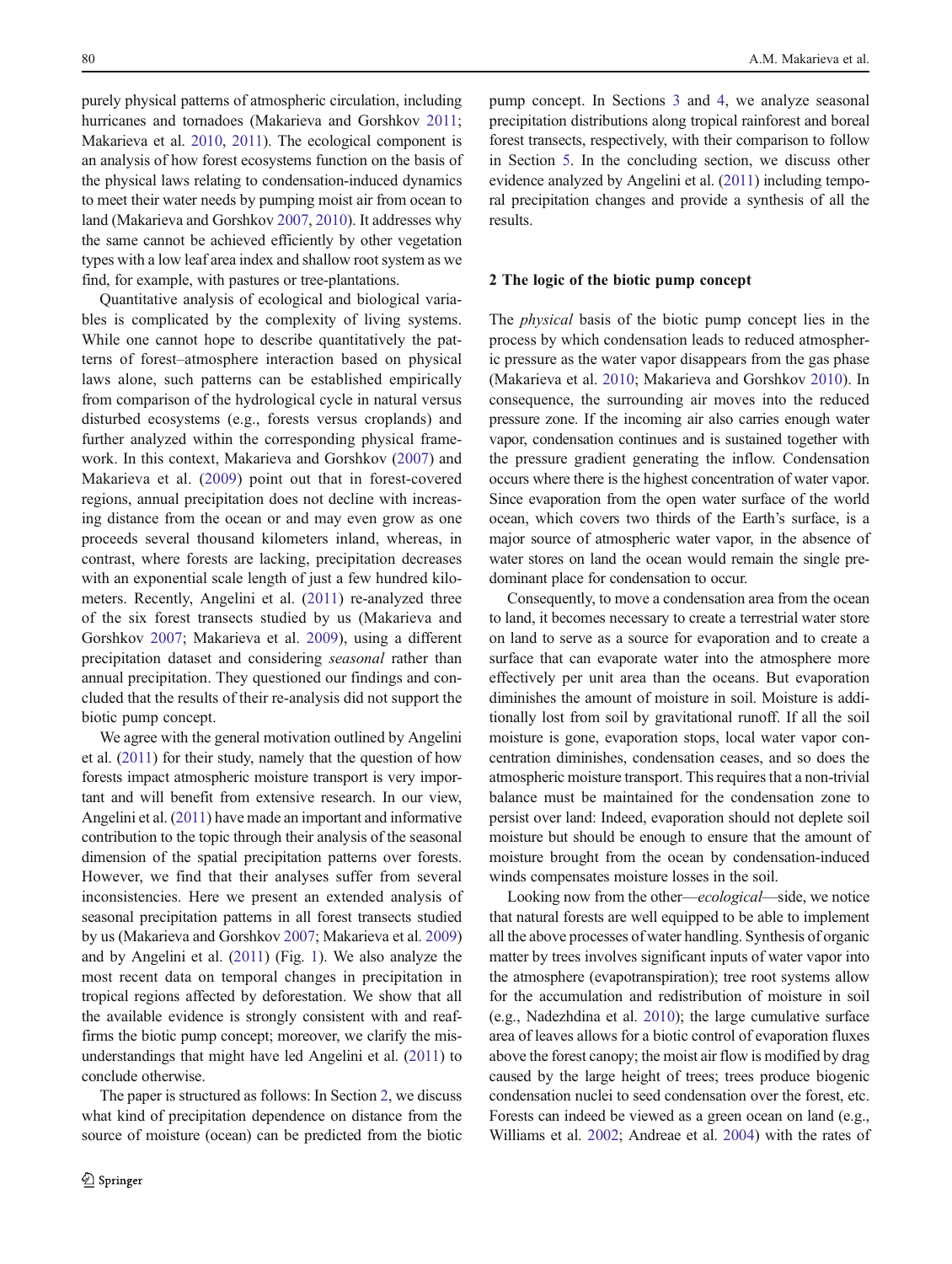<span id="page-2-0"></span>

Fig. 1 Precipitation transects analyzed in this paper. White arrows indicate transects across forested regions: Am Amazon region, Co Congo region, Ye1 Yenisey basin transect of Angelini et al. [\(2011](#page-15-0)), Ye2 Yenisey basin transect of Makarieva and Gorshkov [\(2007](#page-16-0)) and Makarieva et al. ([2009](#page-16-0)), Le Lena basin, Ob Ob basin, Ma Mackenzie basin, Fl Florida Panhandle transect of Angelini et al. [\(2011](#page-15-0)), No North American transect

phase transitions of water exceeding those over the ocean and remaining under biotic control. Rather than being just an incidental collection of water-related properties, the existence of these traits is consistent with the proposition that they ensure the functioning of the biotic pump—the natural biological mechanism that regulates condensation intensity and the associated air flow to keep soil optimally moistened. Notably, as with all life processes, the biotic pump should be a highly organized and complex process. It cannot be meaningfully analyzed other than within an interdisciplinary framework with knowledge sharing between and insights from diverse scientific disciplines including atmospheric physics, biochemistry, ecology, and evolutionary biology.

If the moisture transport on land is controlled by forests, what kind of spatial precipitation patterns do we expect to find there? When there is no water deficit, the productivity of natural ecosystems (that are capable of controlling the amount of biogens in soil, e.g., Gorshkov et al. [2004\)](#page-16-0) is limited only by solar radiation and temperature, both of which are a function of latitude. If in the process of evolution forests had been able to saturate their water demand fully, evaporation from the forest canopy should be approximately the same at any given latitude irrespective of how far the forest is from the ocean. On a regional scale, the long-term approximation of the water budget is  $P=E+R$ , where P is precipitation, E is evaporation, and R is runoff determined by the amount of precipitation and regional topography. Assuming the latter to be generally independent of distance from the ocean, we would expect that the biotic pump functioning should, at any given latitude, produce

at 37.5°N, Eu Eurasian boreal forest. Dashed lines indicate the additional Amazon, Congo, and Australian transects shown in Fig. [6a, c.](#page-13-0) Land cover categories are based on the IGBP 0.5×0.5° 2000–2001 land cover data set (Friedl et al. [2010](#page-16-0); see Online Resource for details). Symbols to the left of the map legend are used in Figs. [2,](#page-4-0) [3,](#page-9-0) [5](#page-11-0), and [6](#page-13-0) to refer to the corresponding land cover classes

a constant cross-continental  $P$  that is independent of distance from the ocean. The same reasoning leads to the conclusion that precipitation in a forest region with a biotic pump should, independent of distance from the moisture sources, increase from poles to the equator as determined by the corresponding increase in temperature and solar radiation.

We emphasize that these predictions stem from our proposition that the biotic pump is an outcome of forest evolution, which resulted in a situation when the forest ecological community has been able to fully control its moisture supply. There are no other grounds and, importantly, no a priori geophysical considerations which could make one expect to observe such patterns. On the contrary, where the biotic control of moisture flow is absent and moisture transport is largely determined by geophysical factors alone, one would expect that precipitation should decline with growing distance from the primary source of moisture (ocean coast) to the continent interior. Indeed, as the air flows inland, its moisture content is depleted by precipitation and runoff. Assuming that precipitation is proportional to the moisture content in the air flow (e.g., Bretherton et al. [2004](#page-15-0)), this yields an exponential decline in precipitation with distance from the coast along the moist wind streamline (Savenije [1995,](#page-17-0) [1996](#page-17-0); Makarieva and Gorshkov [2007\)](#page-16-0)—a pattern common in world's unforested regions. Thus, insights into the question of how vegetation impacts moisture transport can be gained from two perspectives: first, by considering the physical bases of air circulation and the role of vegetationinduced condensation processes and, second, by comparing the patterns of moisture transport and precipitation distribution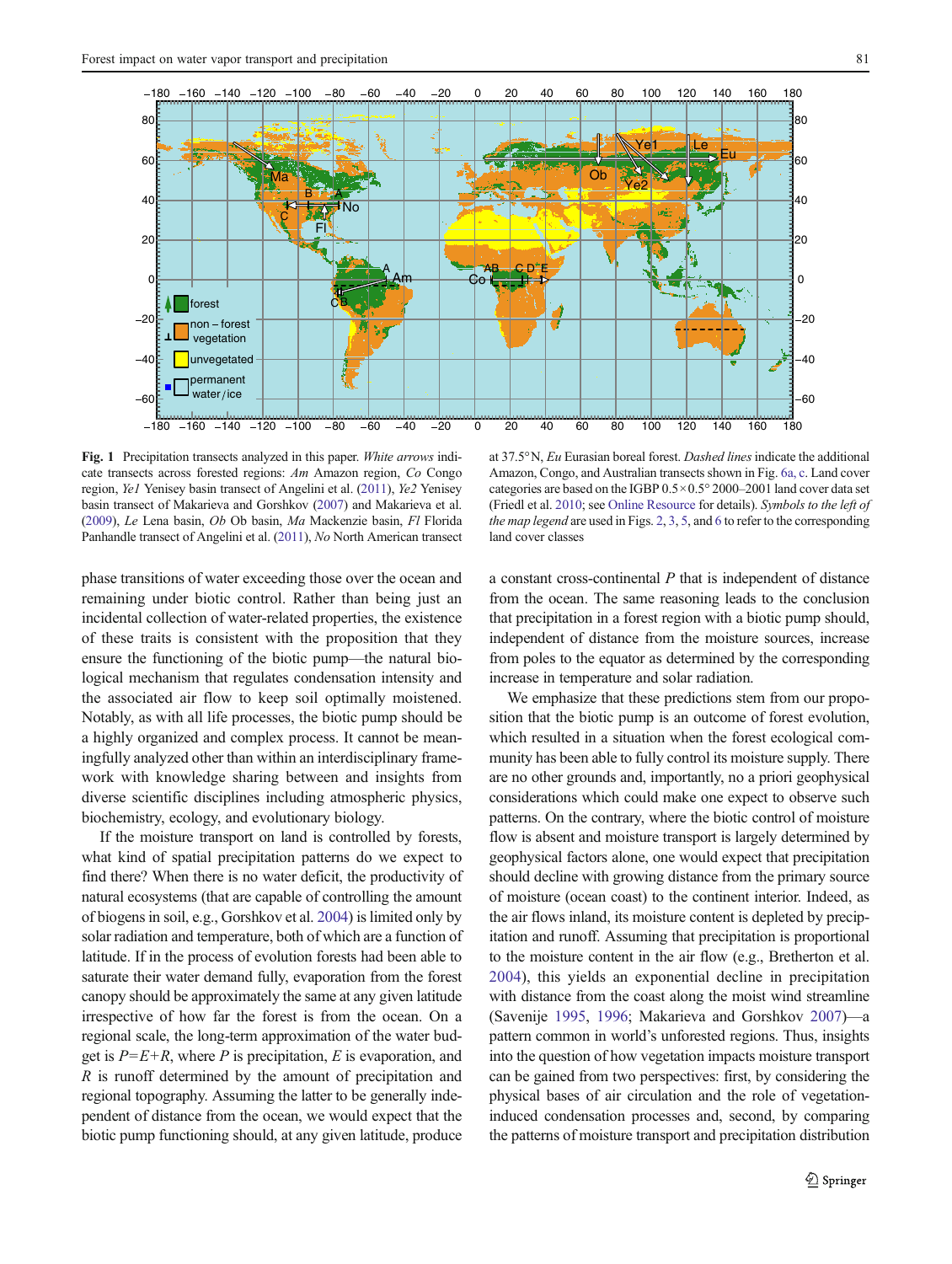<span id="page-3-0"></span>between forested versus unforested/deforested regions and between periods of active vegetation functioning versus periods when the ecosystem is relatively inactive. If the biotic pump operates in the manner we have described, we expect to see that the presence of large-scale forest cover is the cause and not the consequence of large-scale rainfall patterns and that the forest ecosystems will exert their influence in any time of year when the vegetation is vigorous but not when they are relatively dormant.

## 3 Precipitation in tropical rainforests

For their analyses, Angelini et al. ([2011](#page-15-0)) used the global precipitation climatology of Legates and Willmott ([1990](#page-16-0)), which is a  $0.5 \times 0.5^{\circ}$  latitude/longitude grid interpolation of quality-controlled station observations spanning the period from 1920 to 1980. Makarieva and Gorshkov ([2007](#page-16-0)) and Makarieva et al. ([2009](#page-16-0)) used data from various sources, predominantly the  $0.5 \times 0.5^{\circ}$  gridded precipitation data bank Carbon Cycle Model Linkage Precipitation (McGuire et al. [2001\)](#page-16-0) that corresponds to the period from 1950 to 1995. The data used in this study are described in greater detail in Online Resource.

Two equatorial rainforest transects analyzed by Angelini et al. [\(2011](#page-15-0)) in the Amazon and Congo River basins are shown in Fig. [2.](#page-4-0) The Amazon transect of Angelini et al. [\(2011](#page-15-0)) goes from  $0^{\circ}$ S 50°W to 5°S 70°W (region AB in Fig. [2a\)](#page-4-0) and covers 2,300 km. Makarieva and Gorshkov ([2007\)](#page-16-0) and Makarieva et al. [\(2009\)](#page-16-0) studied an Amazon transect from 0°S 50°W to 5°S 75°W, a total of 2,800 km (transect Am2 in Table [1\)](#page-5-0). In the Congo basin, the transect of Angelini et al. [\(2011](#page-15-0)) goes along the equator from  $9^{\circ}E$  to  $30^{\circ}E$ , which is about 2,300 km (region AD in Fig. [2b\)](#page-4-0). The same transect was studied by Makarieva and Gorshkov ([2007](#page-16-0)), while Makarieva et al. ([2009](#page-16-0)) analyzed a smaller part of this transect from 10°E to 27°E (region BC in Fig. [2b\)](#page-4-0). We did this for two reasons: first, because the coastal part of the equatorial transect belongs to a deforested area which spans from approximately 0°N to 1.5°N and from 9°E to 10.5°E and second, because starting from 27°E eastward, the topography of the transect changes abruptly from a plateau with height above the sea level between 500 and 800 m to the mountains over 3 km above the sea level (Fig. [2d](#page-4-0)).

It is pertinent to dwell on how the precipitation transects should generally be chosen. To discriminate between exponential precipitation decline along the moisture transport path in the absence of biotic pump and distance-independent precipitation in its presence, it is desirable to know the trajectory of the ocean-to-land moisture flow. For example, in the equatorial zone, moisture transport involves both zonal and meridional components as it is significantly influenced by the seasonal migration of the Intertropical Convergence Zone.

Although the moisture path could be in principle deduced from the direction of the prevailing winds, it turns out to be difficult to implement this in practice: For example, a large proportion of moisture can be delivered by winds of an infrequent direction (e.g., Wu et al. [2012\)](#page-17-0) or the information on the wind patterns as related to moisture transport can be of insufficient quality. The latter is especially true for the Amazon River basin where no match exists between the value of moisture transport estimated from atmospheric data and that estimated from the runoff measurements (Marengo [2005\)](#page-16-0). To minimize the uncertainty associated with the unknown or changing directions of the prevailing atmospheric moisture transport, the coast-to-interior transect should be chosen in such a manner that as one moves along the transect inland, distance grows to both the meridional and zonal borders of land with the ocean. As shown in Fig. [2c,](#page-4-0) the Amazon transect, which has a meridional component from  $0^{\circ}$  to  $5^{\circ}$ S, satisfies this condition: Distance counted from each point of the transect to the nearest coastal point to the North grows with the corresponding distance to the east over most part of the transect. As there are no water sources either to the north or to the south from the Congo rainforest, the choice of the transect direction along the equator in the Congo basin is relatively straightforward (Fig. [1\)](#page-2-0).

The analysis of Angelini et al. [\(2011\)](#page-15-0) revealed that in the Amazon and Congo rainforests, precipitation during the wet (dry) season decreased (increased) from coast to interior (Fig. [2a, b](#page-4-0)). From this, Angelini et al. [\(2011](#page-15-0)) inferred that the data for tropical rainforests did not support the biotic pump concept. According to Angelini et al. [\(2011](#page-15-0)), during the wet season, precipitation decreases inland which would be against what the concept predicts, while whatever happens during the dry season does not matter, as in this period the vegetation functioning is inhibited and the biotic pump (even if it existed) should be switched off anyway.

This conclusion stems from several misinterpretations of the biotic pump concept and the data. First, the biotic pump concept does not predict an increasing precipitation inland for a given latitude. As discussed in the previous section, the biotic pump should cause precipitation at a given latitude to remain constant. Second, the seasonal time scale when this pattern of biotically controlled precipitation is to be observed should coincide with the seasonality of the vegetation functioning. Rainforests of the Amazon and Congo basins are photosynthetically active year round. They arguably represent Earth's terrestrial ecological communities with the least pronounced seasonality of biological functioning. Indeed, through all the year, these forests enjoy high temperatures and solar radiation flux. Moreover, contrary to one of the basic premises of Angelini et al. [\(2011\)](#page-15-0), in undisturbed tropical rainforests, the dry season is not the time when transpiration is the lowest. This is the season of intense photosynthetic activity that occurs at the expense of significant moisture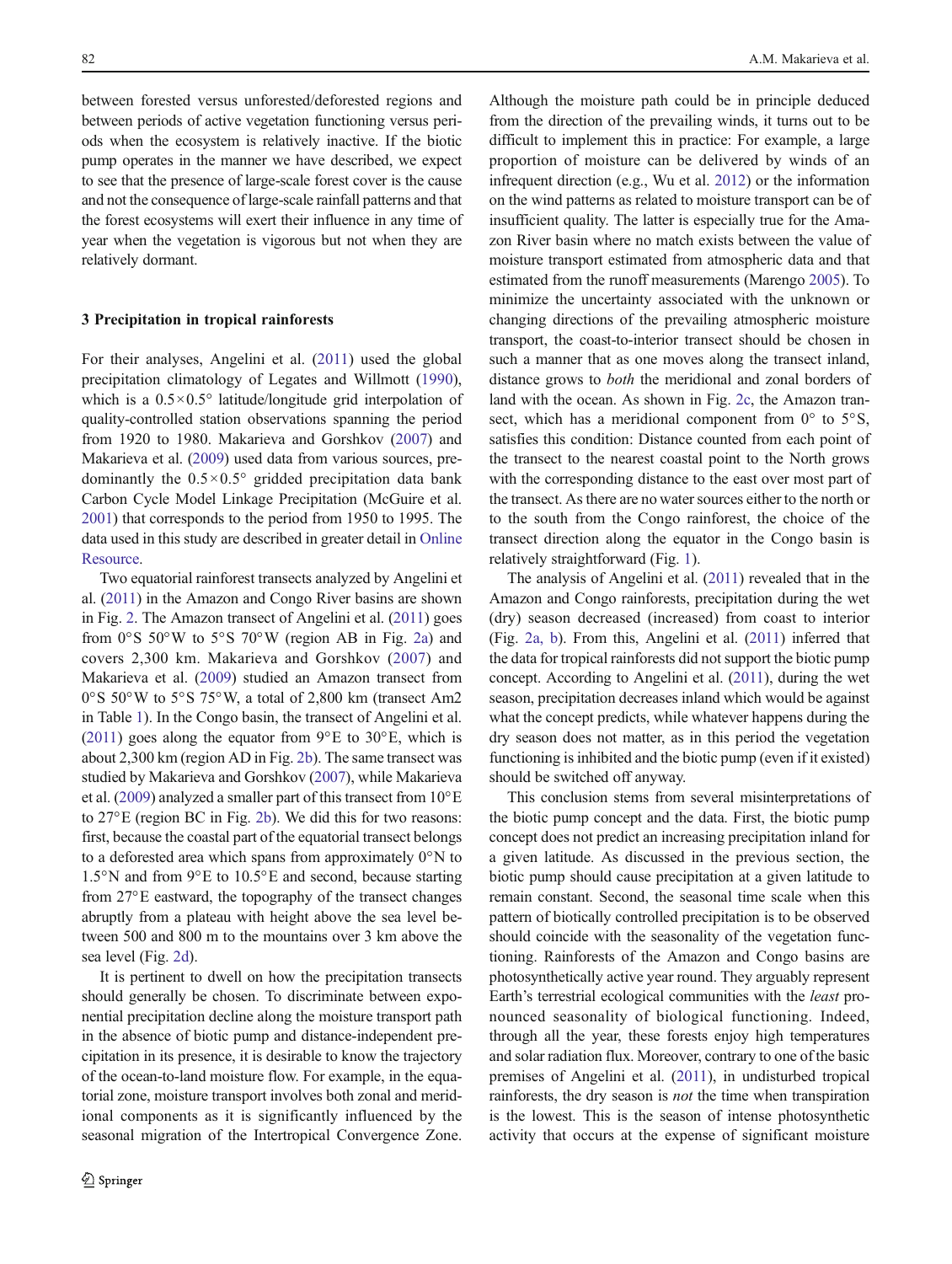<span id="page-4-0"></span>

Fig. 2 Equatorial rainforest transects along the Amazon and Congo River basins. a, b Monthly and annual precipitation versus distance from the ocean based on Legates and Willmott [\(1990](#page-16-0)). c, d Land cover classes as in Fig. [1](#page-2-0) and mean height above the sea level in each half degree cell (Verdin [2011\)](#page-17-0);  $L$  in  $c$  is the meridional distance from a given point on the Amazon transect to the northern oceanic coast. e, f Coefficient of variation of monthly precipitation (it is equal to zero when precipitation is the same every month) versus distance from the ocean based on Legates and Willmott [\(1990](#page-16-0)) data. Dashed lines indicate the following regions:  $c$  *AB* the part of Amazon transect analyzed by

Angelini et al. [\(2011\)](#page-15-0) (0° S 50° W  $\rightarrow$  5° S 70° W), AC the lowland forest part of the transect ( $0^{\circ}$ S 50°W $\rightarrow$ 6°S 75.5°W),  $AD$  ( $0^{\circ}$ S 50°W $\rightarrow$ 6.5°S 77.5°W) total forest part of the Amazon transect including mountains. d AD Congo forest transect of Angelini et al. [\(2011](#page-15-0)) and Makarieva and Gorshkov ([2007\)](#page-16-0) (0°S 9°E→0°S 30°E), BC Congo forest transect of Makarieva et al. ([2009\)](#page-16-0) (0°S 10°E→0°S 27°E), AE transect shown in Fig. 8 of Angelini et al. ([2011\)](#page-15-0) that spans over 3,000 km. The rapid precipitation decline in the ED section of the transect shown in Fig. 8 of Angelini et al. ([2011](#page-15-0)) occurs over unforested areas

stores accumulated in soil during the wet season and is facilitated by clear sky conditions of the dry season (Nepstad et al. [1994;](#page-16-0) Huete et al. [2006;](#page-16-0) Saleska et al. [2003;](#page-17-0) Poveda and Salazar [2004;](#page-17-0) Baker et al. [2008;](#page-15-0) Ghazoul and Sheil [2010](#page-16-0); Davidson et al. [2011](#page-16-0)). For example, during much of the dry season, there is active shooting and fruiting of tropical trees (Myneni et al. [2007\)](#page-16-0). In forests that are active year round, the biotic pump should control annual precipitation, a statistic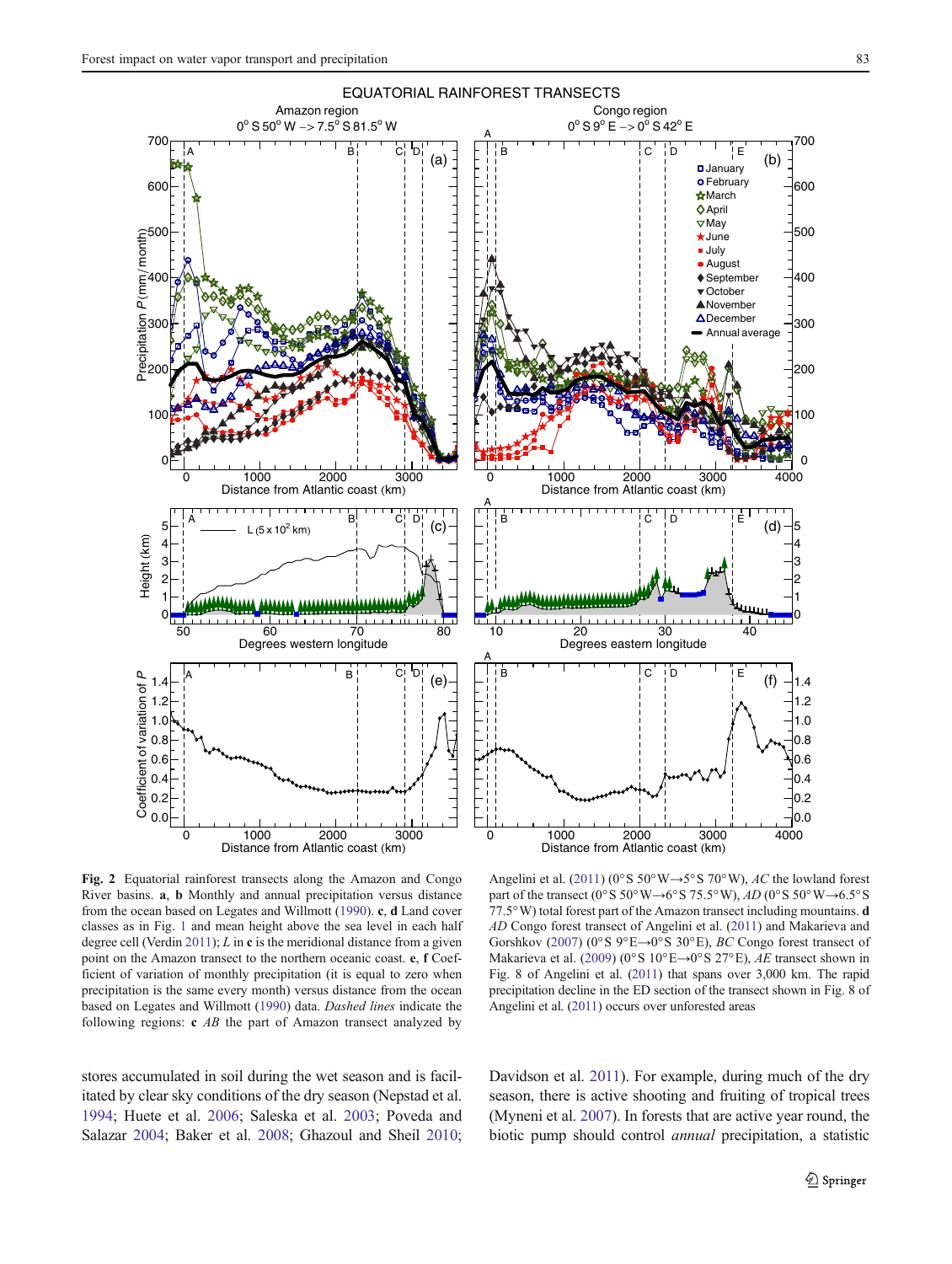<span id="page-5-0"></span>

|                    |                           | <b>Table 1</b> Dependence of precipitation on land $(P$ , millimeters per month) on distance from the ocean $(x, k$ ilometers) in word's major forest regions, Log $P=a+bx$ |                                                               |                                 |                 |                   |                                                                   |                  |                               |
|--------------------|---------------------------|-----------------------------------------------------------------------------------------------------------------------------------------------------------------------------|---------------------------------------------------------------|---------------------------------|-----------------|-------------------|-------------------------------------------------------------------|------------------|-------------------------------|
| Transect           | Mon                       | Data                                                                                                                                                                        | $\mbox{mm}$ month $^{-1})$<br>$\overline{P}$ $\pm$ SE $\cdot$ | $P_0$ (mm month <sup>-1</sup> ) | $I(10^3$ km)    | $a\pm SEE$        | $(b\pm$ SE) × 10 <sup>3</sup> (10 <sup>3</sup> km <sup>-1</sup> ) | $\mathbf{R}^2$   | $\overline{p}$                |
| Am-AB              | Ann                       | McGuire et al. (2001)                                                                                                                                                       | $193 \pm 2.9$                                                 | 177                             | 13.4            | $5.174 \pm 0.025$ | $0.0748 + 0.019$                                                  | 0.28             | 0.001                         |
| $Am-AB$            | Ann                       | Legates and Willmott (1990)                                                                                                                                                 | $202 + 3.4$                                                   | 180                             | 10.4            | $5.195 \pm 0.025$ | $0.0958 \pm 0.019$                                                | 0.4              | 0.001                         |
| Am-AC              | Ann                       | McGuire et al. (2001)                                                                                                                                                       | $192 \pm 2.6$                                                 | 185                             | 41.7            | $5.22 \pm 0.027$  | $0.024 \pm 0.016$                                                 | 0.04             | 0.142                         |
| Am-AC              | Ann                       | Legates and Willmott (1990)                                                                                                                                                 | $206 + 3.5$                                                   | 186                             | 15.8            | $5.227 \pm 0.029$ | $0.0632 \pm 0.017$                                                | 0.21             | 0.001                         |
| $Am-AD$            | Ann                       | McGuire et al. (2001)                                                                                                                                                       | $188 + 3.4$                                                   | 196                             | $-29.1$         | $5.278 + 0.04$    | $-0.0343 + 0.022$                                                 | 0.04             | 0.124                         |
| $Am-AD$            | Ann                       | Legates and Willmott (1990)                                                                                                                                                 | $198 + 4.9$                                                   | 206                             | $-26.5$         | $5.328 \pm 0.057$ | $-0.0378 + 0.032$                                                 | 0.03             | 0.236                         |
| $\Delta \text{m}2$ | Ann                       | McGuire et al. (2001)                                                                                                                                                       | $196 + 3.2$                                                   | 176                             | 14.1            | $5.173 \pm 0.027$ | $0.0708 \pm 0.017$                                                | 0.27             | 0.001                         |
| Am2                | Ann                       | Legates and Willmott (1990)                                                                                                                                                 | $206 + 3.2$                                                   | 181                             | 11.5            | $5.2 \pm 0.023$   | $0.0867 \pm 0.014$                                                | 0.44             | 0.001                         |
| $Co-AD$            | Ann                       | McGuire et al. (2001)                                                                                                                                                       | $145 \pm 3.1$                                                 | 167                             | $-7.6$          | $5.115 \pm 0.041$ | $-0.1316 + 0.031$                                                 | 0.31             | 0.001                         |
| $Co-AD$            | Ann                       | Legates and Willmott (1990)                                                                                                                                                 | $157 + 3.7$                                                   | 173                             | $-10.4$         | $5.156 \pm 0.045$ | $-0.0962 + 0.034$                                                 | 0.16             | 0.008                         |
| $Co-BC$            | Ann                       | McGuire et al. (2001)                                                                                                                                                       | $151 \pm 1.7$                                                 | 152                             | $-106$          | $5.021 \pm 0.022$ | $-0.0094 \pm 0.02$                                                | 0.01             | 0.647                         |
| $Co-BC$            | Ann                       | Legates and Willmott (1990)                                                                                                                                                 | $162 + 2.8$                                                   | 156                             | 35.3            | $5.053 \pm 0.033$ | $0.0283 \pm 0.03$                                                 | 0.03             | 0.355                         |
| Yel                | Ann                       | McGuire et al. (2001)                                                                                                                                                       | $40 + 1.3$                                                    | $\overline{4}$                  | $-37.9$         | $3.709 + 0.065$   | $-0.0264 + 0.038$                                                 | 0.01             | 0.491                         |
| Yel                | Ann                       | Legates and Willmott (1990)                                                                                                                                                 | $38 + 1.5$                                                    | 52                              | $-4.36$         | $3.95 \pm 0.057$  | $-0.2292 + 0.033$                                                 | 0.53             | 0.001                         |
| <b>Yel</b>         | Jan                       | McGuire et al. (2001)                                                                                                                                                       | $25 + 1.5$                                                    | $\ddot{4}$                      | $-2.38$         | $3.778 \pm 0.084$ | $-0.4205 + 0.049$                                                 | 0.63             | 0.001                         |
| <b>Yel</b>         | Jan                       | Legates and Willmott (1990)                                                                                                                                                 | $24 \pm 2$ .                                                  | 53                              | $-1.53$         | $3.961 \pm 0.109$ | $-0.6544 \pm 0.064$                                               | 0.71             | 0.001                         |
| Yel                | $\Xi$                     | McGuire et al. (2001)                                                                                                                                                       | $71 + 3.1$                                                    | 43                              | 3.22            | $3.751 \pm 0.052$ | $0.3106 + 0.03$                                                   | 0.71             | 0.001                         |
| Ye1                | $\Xi$                     | Legates and Willmott (1990)                                                                                                                                                 | $67 \pm 1.6$                                                  | 63                              | 26              | $4.137 + 0.05$    | $0.0384 + 0.029$                                                  | 0.04             | 0.199                         |
| Ye2                | Ann                       | McGuire et al. (2001)                                                                                                                                                       | $46 + 3.5$                                                    | $\overline{31}$                 | 3.29            | $3.419 + 0.108$   | $0.3038 + 0.076$                                                  | $\overline{0.5}$ | 0.001                         |
| Ye2                | Ann                       | Legates and Willmott (1990)                                                                                                                                                 | $44 + 1.7$                                                    | 51                              | $-8.55$         | $3.924 \pm 0.064$ | $-0.1169 \pm 0.045$                                               | 0.3              | 0.019                         |
| Ye2                | Jan                       | McGuire et al. (2001)                                                                                                                                                       | $32 \pm 2$ .                                                  | 29                              | $\overline{21}$ | $3.381 \pm 0.132$ | $0.0477 \pm 0.093$                                                | 0.02             | 0.613                         |
| Ye2                | Jan                       | Legates and Willmott (1990)                                                                                                                                                 | $30 + 3.1$                                                    | $\overline{49}$                 | $-2.04$         | $3.898 \pm 0.147$ | $-0.4892 + 0.103$                                                 | 0.59             | 0.001                         |
| Ye2                | $\overline{a}$            | McGuire et al. (2001)                                                                                                                                                       | $70 + 6.7$                                                    | 35                              | 1.96            | $3.549 \pm 0.068$ | $0.5092 \pm 0.047$                                                | 0.88             | 0.001                         |
| Ye2                | $\Xi$                     | Legates and Willmott (1990)                                                                                                                                                 | $72 + 3.3$                                                    | 61                              | 7.6             | $4.103 \pm 0.071$ | $0.1315 \pm 0.049$                                                | 0.31             | 0.017                         |
| $\mathbb{F}$       | Ann                       | McGuire et al. (2001)                                                                                                                                                       | $30 + 1.2$                                                    | $\overline{19}$                 | 3.47            | $2.957 + 0.042$   | $0.2879 \pm 0.026$                                                | 0.72             | 0.001                         |
| $\mathcal{L}$ e    | Ann                       | Legates and Willmott (1990)                                                                                                                                                 | $32 \pm 1.2$                                                  | $\overline{c}$                  | 3.61            | $3.026 \pm 0.039$ | $0.2767 + 0.023$                                                  | 0.74             | 0.001                         |
| $\Delta$           | Jan                       | McGuire et al. (2001)                                                                                                                                                       | $9 + 0.6$                                                     | $\overline{4}$                  | $-2.2$          | $2.656 \pm 0.111$ | $-0.4549 + 0.068$                                                 | 0.47             | 0.001                         |
| $\Box$             | Jan                       | Legates and Willmott (1990)                                                                                                                                                 | $10 + 0.8$                                                    | $\overline{4}$                  | $-3.17$         | $2.609 \pm 0.144$ | $-0.315 \pm 0.087$                                                | 0.21             | 0.001                         |
| Le                 | $\ensuremath{\mathbb{H}}$ | McGuire et al. (2001)                                                                                                                                                       | $76 \pm 5.$                                                   | 32                              | 1.84            | $3.45 \pm 0.046$  | $0.5437 + 0.028$                                                  | 0.89             | 0.001                         |
| Le                 | $\Xi$                     | Legates and Willmott (1990)                                                                                                                                                 | $75 + 4.3$                                                    | 33                              | 1.98            | $3.509 + 0.04$    | $0.5041 \pm 0.024$                                                | $_{0.9}$         | 0.001                         |
| $\delta$           | Ann                       | McGuire et al. (2001)                                                                                                                                                       | $34 \pm 1.3$                                                  | 23                              | 2.35            | $3.126 \pm 0.025$ | $0.4249 + 0.025$                                                  | 0.91             | 0.001                         |
| $\delta$           | Ann                       | Legates and Willmott (1990)                                                                                                                                                 | $42 + 1.7$                                                    | 34                              | 4.38            | $3.514 \pm 0.074$ | $0.2282 \pm 0.071$                                                | 0.25             | 0.003                         |
| $\delta$           | Jan                       | McGuire et al. (2001)                                                                                                                                                       | $22 + 0.5$                                                    | 18                              | 4.99            | $2.881 \pm 0.027$ | $0.2005 \pm 0.026$                                                | 0.65             | 0.001                         |
| $\delta$           | Jan                       | Legates and Willmott (1990)                                                                                                                                                 | $27 + 2.3$                                                    | 29                              | $-0.73$         | $3.362 \pm 1.158$ | $-1.3614 \pm 1.118$                                               | 0.05             | 0.233                         |
| රි                 | $\overline{a}$            | McGuire et al. (2001)                                                                                                                                                       | $53 + 2.9$                                                    | 29                              | 1.62            | $3.373 + 0.028$   | $0.6185 \pm 0.027$                                                | 0.94             | A.M. Makarieva et al<br>0.001 |

 $\underline{\textcircled{\tiny 2}}$  Springer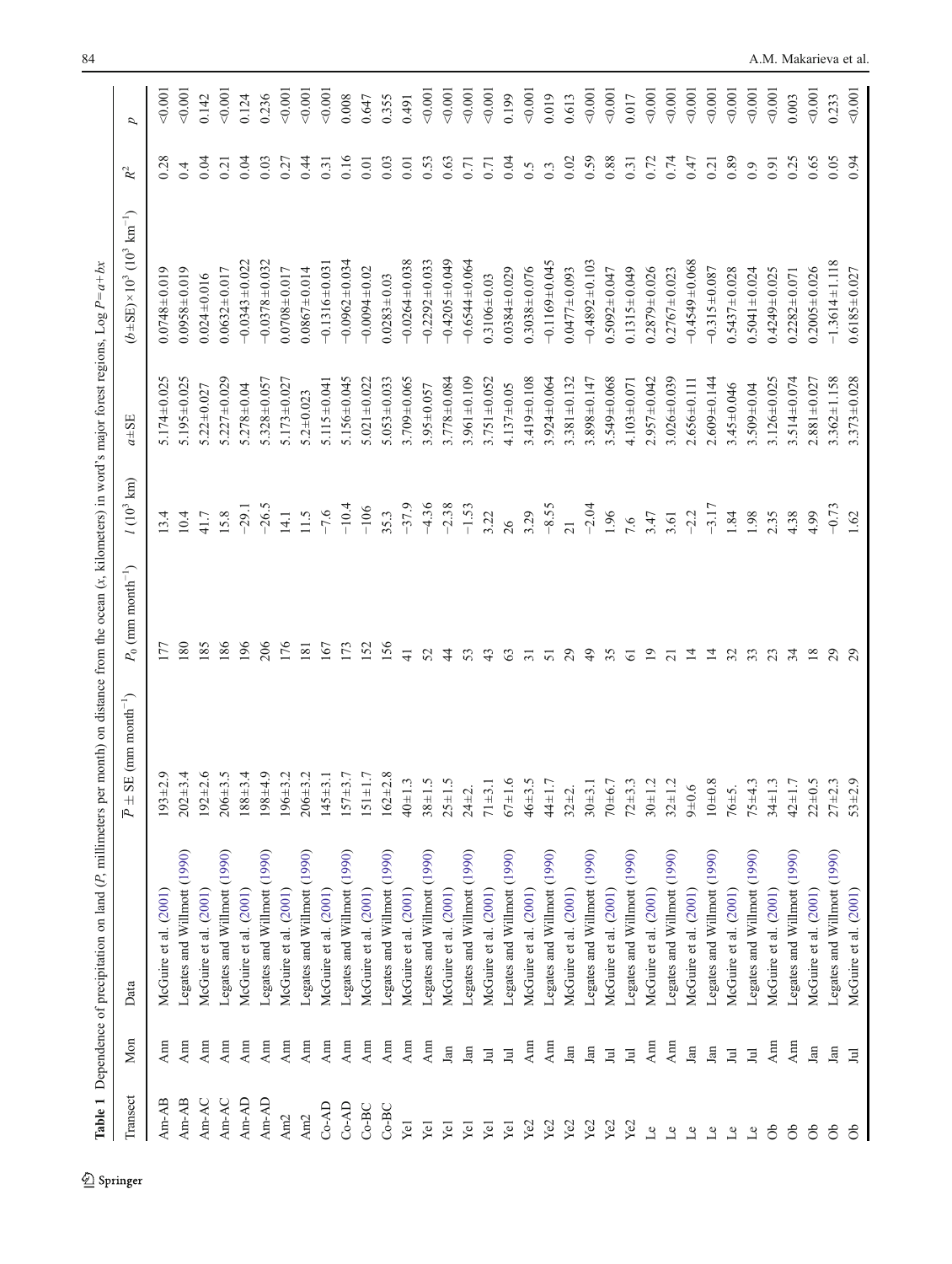| Transect    | Mon            | Data                                                                     | $SE$ (mm month <sup><math>^{-1}</math></sup> )<br>$\overline{P} \pm$ | $P_0$ (mm month <sup>-1</sup> ) | $(10^3 \text{ km})$ | $a\pm S E$        | $(b\pm S E) \times 10^3 (10^3 \text{km}^{-1})$                                                                                                  | $\mathcal{R}^2$ | p       |
|-------------|----------------|--------------------------------------------------------------------------|----------------------------------------------------------------------|---------------------------------|---------------------|-------------------|-------------------------------------------------------------------------------------------------------------------------------------------------|-----------------|---------|
| ðb          | $\overline{a}$ | Legates and Willmott (1990)                                              | $51 + 5.2$                                                           | 35                              | $-0.98$             | $3.562 \pm 1.241$ | $-1.0254 \pm 1.199$                                                                                                                             | 0.02            | 0.399   |
| Ma          | Ann            | McGuire et al. (2001)                                                    | $25 + 1.4$                                                           | $\overline{16}$                 | 2.57                | $2.798 + 0.064$   | $0.3898 \pm 0.057$                                                                                                                              | 0.71            | 0.001   |
| Уа          | Ann            | Legates and Willmott (1990)                                              | $27 \pm 1.1$                                                         | $\overline{c}$                  | 4.09                | $3.054 + 0.045$   | $0.2447 + 0.041$                                                                                                                                | 0.66            | 0.001   |
| گ           | Jan            | McGuire et al. (2001)                                                    | $14 \pm 1$ .                                                         |                                 | 2.11                | $2.119 \pm 0.124$ | $0.4746 \pm 0.11$                                                                                                                               | 0.49            | 0.001   |
| Уa          | Jan            | Legates and Willmott (1990)                                              | $18 + 0.7$                                                           |                                 | 4.64                | $2.666 \pm 0.046$ | $0.2156 \pm 0.04$                                                                                                                               | 0.59            | 0.001   |
| ۵A          | $\overline{a}$ | McGuire et al. (2001)                                                    | $51 + 2.8$                                                           | 33                              | 2.46                | $3.509 + 0.022$   | $0.4059 + 0.019$                                                                                                                                | 0.96            | 0.001   |
| Ма          | <b>Jul</b>     | Legates and Willmott (1990)                                              | $52 + 3.3$                                                           | 38                              | 3.42                | $3.629 \pm 0.088$ | $0.2925 \pm 0.079$                                                                                                                              | 0.42            | 0.001   |
|             | Ann            | McGuire et al. (2001)                                                    | $110 \pm 0.8$                                                        | $\frac{13}{2}$                  | $-15.5$             | $4.723 \pm 0.012$ | $-0.0645 \pm 0.024$                                                                                                                             | 0.34            | 0.017   |
|             | Ann            | Legates and Willmott (1990)                                              | $116 \pm 1.4$                                                        | 120                             | $-14.9$             | $4.785 \pm 0.023$ | $-0.0672 \pm 0.047$                                                                                                                             | 0.13            | 0.173   |
| $No-AB$     | Ann            | McGuire et al. (2001)                                                    | $93 \pm 1.5$                                                         | 85                              | 9.18                | 4.444±0.028       | $0.1089 + 0.032$                                                                                                                                | 0.26            | 0.002   |
| $No-AB$     | Ann            | Legates and Willmott (1990)                                              | $101 \pm 1$ .                                                        | 98                              | 26                  | $4.58 \pm 0.019$  | $0.0384 + 0.02$                                                                                                                                 | 0.09            | 0.078   |
| $No-BC$     | Ann            | McGuire et al. (2001)                                                    | $52 + 4.5$                                                           | $\Xi$                           | $-0.7$              | $4.610 \pm 0.025$ | $-1.4284 + 0.04$                                                                                                                                | 0.98            | 0.001   |
| $No-BC$     | Ann            | Legates and Willmott (1990)                                              | $58 + 4.8$                                                           | 107                             | $-0.76$             | $4.670 \pm 0.061$ | $-1.3196 \pm 0.098$                                                                                                                             | 0.89            | 0.001   |
| Eu          | Ann            | McGuire et al. (2001)                                                    | $44 + 1.2$                                                           | $\frac{8}{3}$                   | $-7.65$             | $4.218 \pm 0.025$ | $-0.1308 + 0.006$                                                                                                                               | 0.66            | 0.001   |
| Eu          | Ann            | Legates and Willmott (1990)                                              | $48 \pm 1.4$                                                         |                                 | $-6.83$             | $4.35 \pm 0.025$  | $-0.1464 + 0.006$                                                                                                                               | 0.71            | 0.001   |
| 旵           | Jan            | McGuire et al. (2001)                                                    | $32 \pm 1.7$                                                         | 66                              | $-4.08$             | $4.192 \pm 0.036$ | $-0.2448 + 0.009$                                                                                                                               | 0.77            | 0.001   |
| $E_{\rm H}$ | Jan            | Legates and Willmott (1990)                                              | $38 + 1.9$                                                           | $\overline{81}$                 | $-4.02$             | $4.39 \pm 0.037$  | $-0.2487 + 0.009$                                                                                                                               | 0.77            | 0.001   |
| Eu          | Jul            | McGuire et al. (2001)                                                    | $70 + 0.8$                                                           | 83                              | $-20$               | $4.422 \pm 0.018$ | $-0.05 + 0.004$                                                                                                                                 | 0.37            | 0.001   |
| Eu          | $\Xi$          | Legates and Willmott (1990)                                              | $72 \pm$                                                             | 87                              | $-17.4$             | $4.467 + 0.024$   | $-0.0574 + 0.006$                                                                                                                               | 0.29            | < 0.001 |
|             |                | In the first column, the first two letters denote the transect as in Fi- |                                                                      |                                 |                     |                   | is 1; letters after dash denote the corresponding part of the transect. $P_0$ (millimeters per month)= $\exp(a)$ is the estimated precipitation |                 |         |

Table 1 (continued)

Table 1 (continued)

at x=0 (at the coast);  $P_0 < \overline{P}$  indicates that precipitation grows inland. I (kilometers) = 1/b indicates the exponential scale length of precipitation change;  $l > 0$  indicates that precipitation grows inland. at x=0 (at the coast);  $P_0 < P$  indicates that precipitation grows inland. I (kilometers)≡1/b indicates the exponential scale length of precipitation change; l>0 indicates that precipitation grows inland. *Transect* regions where precipitation was studied, Mon period for which precipitation data are reported, Data precipitation data set used,  $\overline{P} \pm \overline{SE}$  mean precipitation in the region  $\pm 1$  standard error,  $\overline{R}^$ Complete statistics for all months in all regions is given in Online Resource Table 4 Complete statistics for all months in all regions is given in Online Resource Table 4

*Transect* regions where precipitation was studied, Mon period for which precipitation data are reported, *Data* precipitation data set used,  $\overline{P} \pm SE$  mean precipitation in the region  $\pm 1$  standard error,  $R^2$  the s the squared correlation coefficient, p the probability value of the OLS regression Log  $P=a+bx$ , Ann annual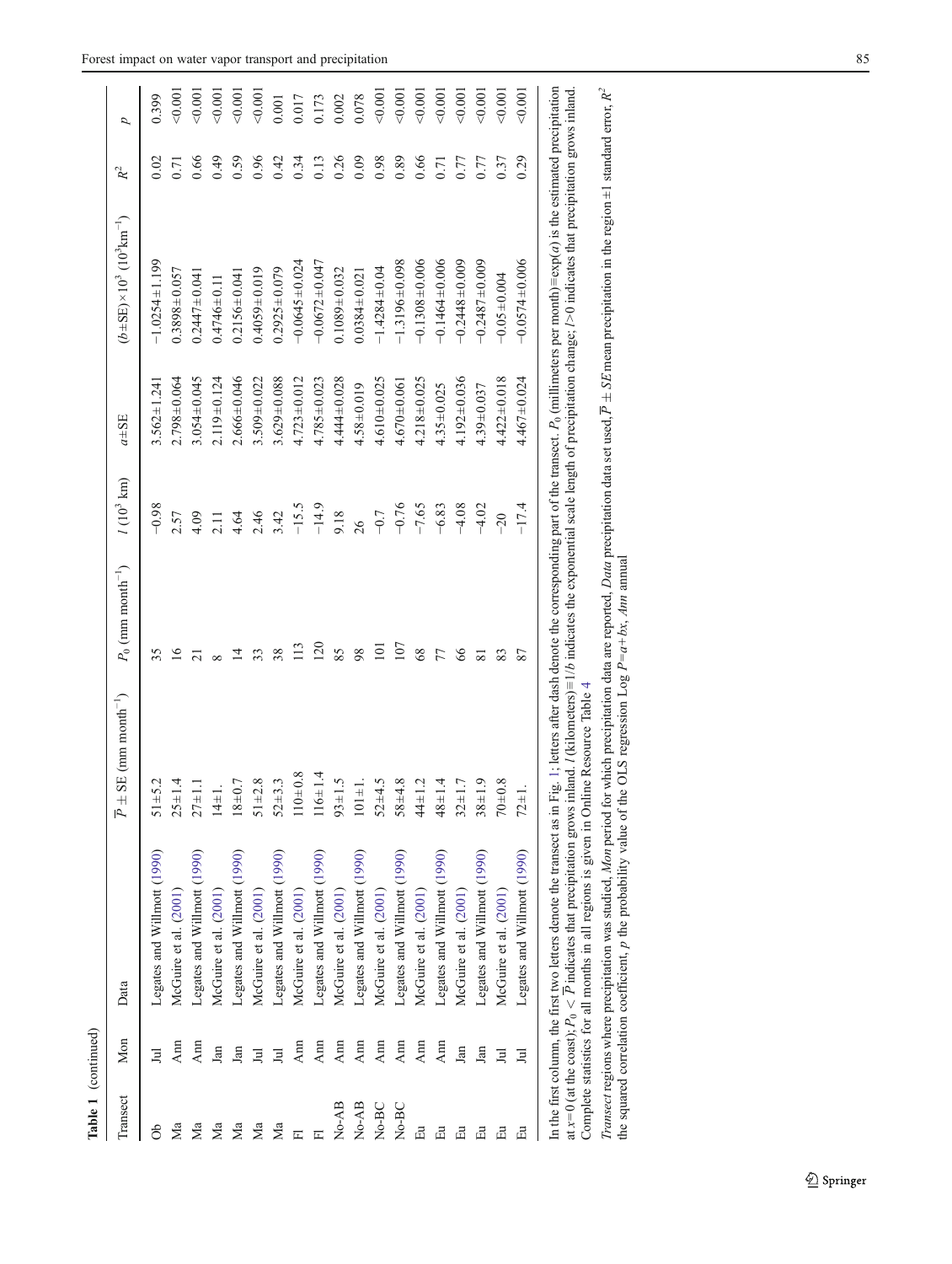which Angelini et al. ([2011\)](#page-15-0) did not analyze for their tropical transects.

As pointed out by Makarieva and Gorshkov [\(2007](#page-16-0)) and Makarieva et al. [\(2009](#page-16-0)), in agreement with this expectation, annual precipitation in the equatorial zone in the Amazon and Congo forests remains approximately constant from coast to interior. The data of Legates and Willmott ([1990\)](#page-16-0) unequivocally support this conclusion (Table [1](#page-5-0) and Fig. [2a,](#page-4-0) [b](#page-4-0)). Annual precipitation in the Amazon is found to grow inland very slightly in both transects studied by Makarieva and Gorshkov [\(2007](#page-16-0)) and Makarieva et al. ([2009\)](#page-16-0) on the one hand and by Angelini et al. [\(2011](#page-15-0)) on the other. No statistically significant decrease in precipitation from coast to interior can be discerned across the largest transect Am-AD that spans over 3,000 km (Fig. [1](#page-2-0)). There is no significant dependence of the annual precipitation on distance from the ocean in the Congo basin either (Table [1](#page-5-0)). Indeed, precipitation slightly increases inland along the transect Co-BC as can be derived from both Legates and Willmott [\(1990](#page-16-0)) and McGuire et al. ([2001\)](#page-16-0) datasets; meanwhile, over the larger transect Co-AD which includes the mountains, we find a slight decline. This decline is characterized by an exponential scale length  $l$  of about [1](#page-5-0)0,000 km (Table 1), which is one order of magnitude larger than the typical scale length of precipitation decline over deforested areas (Makarieva and Gorshkov [2007;](#page-16-0) Makarieva et al. [2009](#page-16-0)).

The observed seasonal changes in precipitation in the two rainforest regions have remarkable properties that can be analyzed within the biotic pump framework. First, as also mentioned by Angelini et al. ([2011](#page-15-0)), we find a coast-tointerior decline in the seasonality of precipitation measured as the coefficient of variation of monthly precipitation based on Legates and Willmott [\(1990](#page-16-0)) data (Fig. [2e, f](#page-4-0)). In both the Congo and Amazon forests, we perceive a minimum of seasonal coefficient of variation at around 0.2 that pertains to over a thousand kilometers in the forest core. In the forestflanking regions in both river basins, the seasonal variation increases sharply irrespective of whether precipitation in these bordering regions is high (the Atlantic Ocean) or low (the Pacific coast of South America and the Indian Ocean coast of Africa) (Fig. [2e, f\)](#page-4-0).

Second, the biotic pumps of the Congo and Amazon forests function to some degree in an opposite phase. For example, October and November are the driest months at the Atlantic coast of the Amazon basin, while they are the wettest months at the Atlantic coast of the Congo basin (Fig. [2a, b\)](#page-4-0). In the absence of forest impact, the condensation zones in the ocean should undergo regular seasonal changes in location and intensity that are governed by the similarly regular seasonal changes in solar radiation at any given latitude. Meanwhile, the observed seasonal precipitation patterns and their differences between the two equatorial forests suggest that these patterns may not be directly related to geophysical seasonal

factors and are therefore not "seasonal" in the common geophysical sense of this term. Rather, they may result from the presence of two large-scale biotic pumps that share the same moisture source (the Atlantic Ocean) and have evolved to function asynchronously (see also Fig. [6a](#page-13-0) and discussion in Section [5](#page-10-0) below). On the other hand, the coast-to-interior decline in precipitation seasonality (Fig. [2e, f](#page-4-0)) reflects the declining influence of oceanic oscillations and other remote processes in the interior forest regions where moisture transport is stabilized by the surrounding forests. On a smaller temporal scale, the same stabilizing impact of rainforests as compared to unforested regions was recently quantified by Millán et al. [\(2011\)](#page-16-0) in an analysis of daily precipitation statistics: Rainforest precipitation in Ecuador was the highest among several regions studied across the world, but its coefficient of variation was the lowest.

To conclude the discussion of seasonal rainfall patterns in the annually active tropical rainforests, it is pertinent to note the following: In view of the fact that land covers a considerably smaller area than the ocean, moisture transport from ocean to land by forests is an uneasy "tug-of-war" with the ocean where the physically similar condensation-driven atmospheric dynamics is also operating. Thus, depending on seasonal and geographic conditions (temperature, solar radiation, size, and location of the forest area with respect to the major oceanic condensation zones), the atmospheric moisture transport from ocean to land by the biotic pump can be either more or less efficient. In the unfavorable periods when such transport is physically unfeasible, functioning of the ecological community may occur at the expense of soil moisture accumulated during the more favorable periods—if the ecological community is able to store moisture efficiently. The coastal forests of the Amazon and Congo basins apparently realize such a strategy. Returning to the evolutionary context of the biotic pump concept, we note that a time-invariable distance independence of precipitation (i.e., the constancy of precipitation per se) could not have been a goal of natural selection during forest evolution. The prerequisite of land colonization by life was to meet the water needs of the ecological community and to guarantee its water supply against fluctuations like extreme floods and droughts. Other conditions being equal, an ecological community with trees capable of ensuring high and stable rates of water supply would be able to maintain a higher productivity than an ecological community incapable of controlling its water regime (and so would out-compete the latter, see discussion in Makarieva and Gorshkov ([2007\)](#page-16-0), Section 4). Will that goal be achieved by continuously transporting moist air from the ocean year round, or by efficiently storing moisture during the periods when the ocean-to-land transport is easier and then spending it to maintain high productivity during the more difficult periods, are just different forms of the biotic pump mechanism.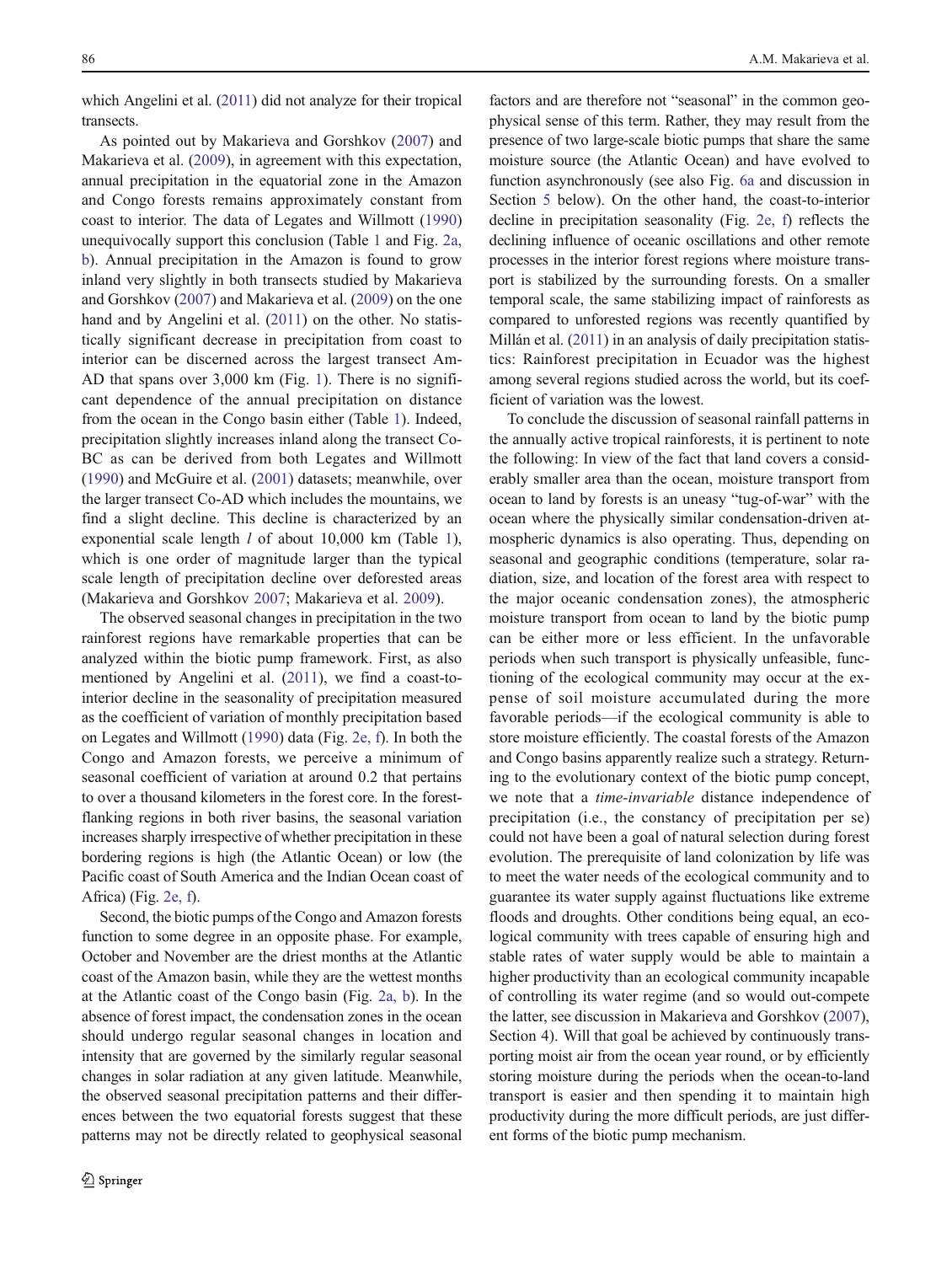#### <span id="page-8-0"></span>4 Seasonal forests

Unlike the equatorial rainforests, seasonality in the functioning of boreal forests is very clear-cut as it is associated with significant temperature changes between seasons. In winter at low temperatures, the biochemical machinery of the forest ecosystem is virtually shut down. In summer at high temperatures, it functions at its most active. Comparing precipitation distribution between winter and summer months can yield important insights into the peculiarities of the biotic pump mechanism. However, surprisingly, having studied seasonal precipitation in the equatorial rainforests that are active year round, Angelini et al. ([2011\)](#page-15-0) only analyzed annual precipitation in the boreal forest of the Yenisey River basin, despite the latter exhibiting perhaps the most extreme seasonality among the world's forests.

In the Yenisey basin, Angelini et al. ([2011\)](#page-15-0) considered a somewhat different transect than did Makarieva and Gorshkov [\(2007](#page-16-0)) and Makarieva et al. [\(2009](#page-16-0)) (Fig. [1](#page-2-0) and Table [1](#page-5-0)). They found that, according to Legates and Willmott [\(1990](#page-16-0)) data set, annual precipitation along the transect declines southward with growing distance from the ocean. The McGuire et al. ([2001\)](#page-16-0) data confirm this trend (Fig. [3a](#page-9-0)). Annual precipitation in three other meridional boreal transects in the Lena, Ob, and Mackenzie river basins (these regions were omitted by Angelini et al. ([2011\)](#page-15-0) from their analysis) increases with distance from the ocean according to both McGuire et al. ([2001\)](#page-16-0) and Legates and Willmott ([1990](#page-16-0)) data (Fig. [3c](#page-9-0)–e). For the original transect of Makarieva et al. [\(2009](#page-16-0)), the McGuire et al. [\(2001\)](#page-16-0) data show a growing trend, while Legates and Willmott ([1990](#page-16-0)) data show no significant trend (Fig. [3b](#page-9-0) and Table [1\)](#page-5-0). However, these differences in annual precipitation between the various data sets and various transects turn out to be minor compared to differences in the seasonal distribution of precipitation (Fig. [3f](#page-9-0)–j).

In Fig. [3f](#page-9-0)–j, January and July precipitation is shown for all the five meridional boreal forest transects. As can be seen from Fig. [3f](#page-9-0)–j and Table [1,](#page-5-0) summer precipitation either grows significantly (the slope of the semi-log curve  $\log P$  versus distance is positive) or it does not show any trend. In contrast, winter precipitation either conspicuously decreases or remains nearly constant (Fig. [4a\)](#page-10-0). One area in the Ob transect displays zero precipitation during some months (Fig. [3i](#page-9-0)) in Legates and Willmott [\(1990](#page-16-0)) data. Another significant discrepancy between the two data sets is associated with tundra precipitation in the Yenisey transect. In Legates and Willmott [\(1990](#page-16-0)) data, the tundra precipitation is nearly twice as high as in the McGuire et al. [\(2001](#page-16-0)) dataset. It is also significantly higher than elsewhere in the tundra zone, e.g., in Lena, Ob, or Mackenzie regions (cf. Fig. [3a](#page-9-0)–e). It may well be that the natural tundra ecosystem which is evolutionarily adapted to low temperatures and low absolute humidity functions as a high latitude analog of the forest moisture pump. More research is needed to

establish spatial precipitation patterns over tundra given the current discrepancies between the data. For the time being, we separately analyzed data for the forest parts of the transects (Fig. [4b\)](#page-10-0). The pattern is confirmed: In all summer months when the forest ecosystem actively functions, precipitation grows southward with increasing distance from the ocean. This pattern is robust with respect to the dataset used (Legates and Willmott ([1990\)](#page-16-0) or McGuire et al. [\(2001\)](#page-16-0)).

Angelini et al. [\(2011\)](#page-15-0) also studied a meridional forest transect from the Florida Panhandle to Ohio River (about 840 km) (Fig. [1](#page-2-0) and Table [1](#page-5-0)) and observed that precipitation in April, March, and June drops as one moves northward. It was interpreted by Angelini et al. [\(2011\)](#page-15-0) as evidence against the biotic pump. However, as discussed in Section [2](#page-1-0), the biotic pump would cause precipitation to decrease from equator to the poles irrespective of distance from the ocean. Therefore, the northward decrease of precipitation in the subtropical forest region of the USA would be consistent with the biotic pump concept. On the other hand, in the absence of the biotic pump, precipitation should decrease from coast to interior as the geophysical water vapor fluxes become depleted of moisture at they travel inland. Therefore, logically, analysis of precipitation distribution along a northward coast-to-interior transect is not well suited to expose the presence or absence of the biotic pump because precipitation should decrease northward either way. Concluding the discussion of North American transects, we note that the data of Legates and Willmott [\(1990](#page-16-0)) confirm the conclusion of Makarieva et al. [\(2009](#page-16-0)) about the approximately constant coast-to-interior precipitation in the forest region between 35° and 40°N and a sharp decline of precipitation over the non-forested part of the transect (Table [1\)](#page-5-0).

It was noted by Angelini et al. ([2011\)](#page-15-0) that the meridional orientation of the boreal transects analyzed by Makarieva and Gorshkov ([2007](#page-16-0)) and Makarieva et al. ([2009](#page-16-0)) does not coincide with the predominant transport of atmospheric moisture that occurs from west to east in high latitudes (van der Ent et al. [2010\)](#page-17-0). This question was addressed during open discussion of Makarieva and Gorshkov ([2006](#page-16-0), p. S1709, [2007\)](#page-16-0). Here we extend our analysis and explore precipitation distribution across the 61°N parallel, which harbors the most extensive forest coverage in Eurasia that spreads over 7,000 km (Fig. [1\)](#page-2-0). In summer, with forest actively functioning, precipitation over the forest is nearly constant over several thousand kilometers and exceeds the mean precipitation over the Atlantic Ocean at the same latitude (Figs. [4c](#page-10-0) and [5a](#page-11-0)). For example, in July the exponential scale length of precipitation decline exceeds 17,000 km (Fig. [4c](#page-10-0) and Table [1\)](#page-5-0). Moisture evaporated from the ocean is transported inland feeding the water cycle on land and thereby leading to reduced precipitation over the ocean.

In winter, the situation changes radically. Now precipitation over the Atlantic Ocean greatly exceeds precipitation over the dormant winter forest (Fig. [5b\)](#page-11-0). Moreover, the oceanic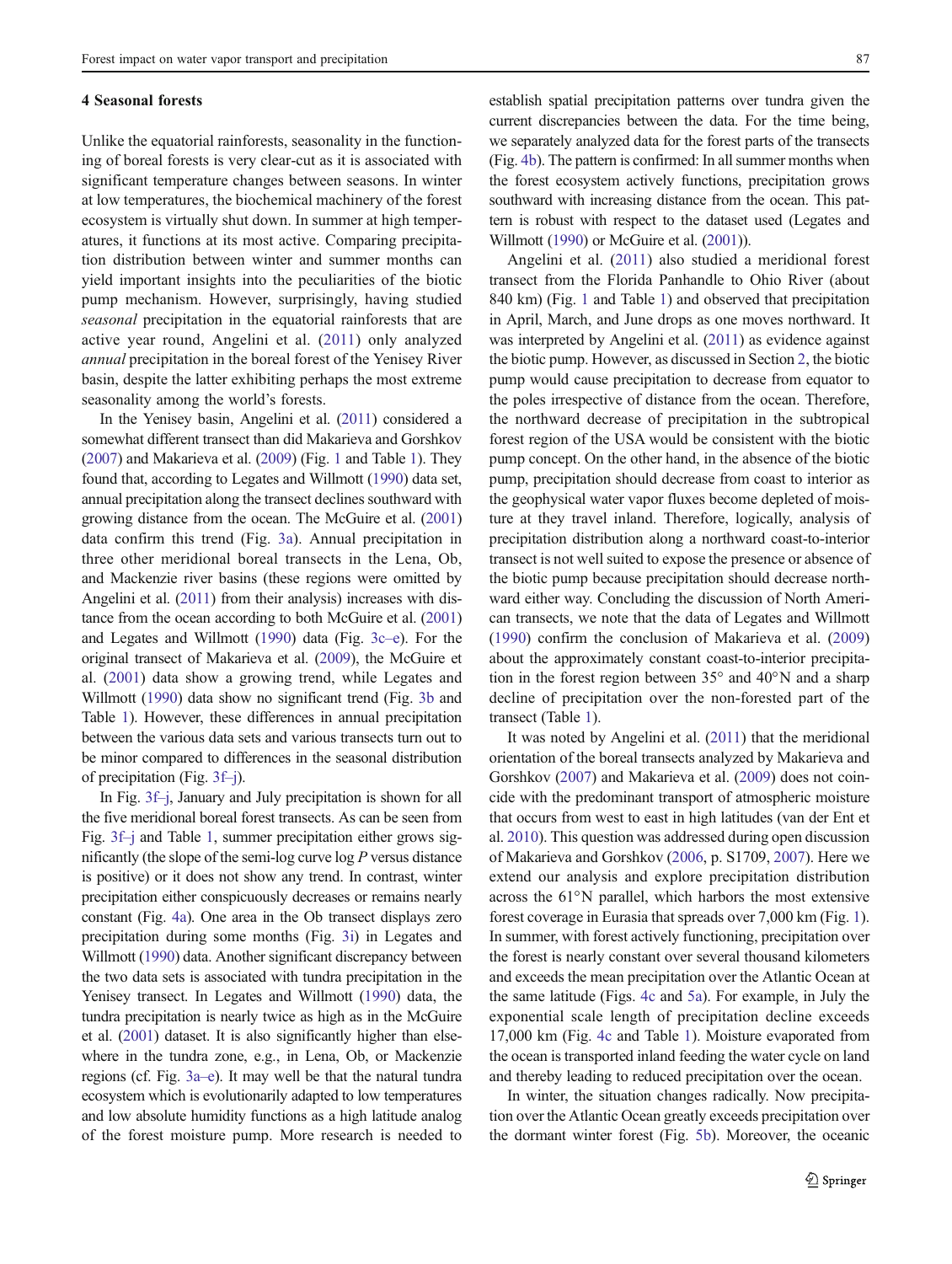<span id="page-9-0"></span>

Fig. 3 Annual and seasonal (July, January) precipitation in the meridional boreal forest transects according to Legates and Willmott [\(1990](#page-16-0)) (LW90) and McGuire et al. [\(2001\)](#page-16-0) (CCML) data. k–o The topography

and land cover with the same symbols as in Fig. [2c, d.](#page-4-0) Dashed line marked "T" indicates the tundra–forest transition

precipitation in winter becomes three times larger than it is in summer. Land is apparently locked for oceanic moisture: Winter precipitation drops abruptly at the coast and then gradually decreases eastward (Fig. [2b\)](#page-4-0) with an exponential scale length of 3 to 5,000 km (Fig. [4c](#page-10-0)).

Notably, this length still significantly exceeds the scale length of no more than  $10<sup>3</sup>$  km established by Makarieva and Gorshkov [\(2007\)](#page-16-0) and Makarieva et al. [\(2009\)](#page-16-0) for major unforested regions. Owing to the accumulation of snow on tree branches, forests in the boreal zone retain a high evaporative surface index ("branch area index") in winter. Interception of winter precipitation by trees increases the evaporative surface area and enhances total evaporation. This makes the biotic pump work to some degree even in winter forests when the plants are in anabiosis and no photosynthesis nor other active biochemical processes are occurring in plant tissues. Evaporation of moisture intercepted by trees constitutes a significant part of total forest evaporation (Savenije [2004;](#page-17-0) Cuartas et al. [2007;](#page-15-0) Murakami [2009\)](#page-16-0), and in winter when transpiration is absent, this part may play a major role in total evaporation over a snow-covered forested terrain. From an evolutionary viewpoint, the amount of intercept and winter precipitation should be regulated by tree morphology to keep the spring high waters within biologically safe limits, but at the same time allow for accumulation of a sufficient store of moisture to be used by plants in the spring. It remains to be investigated how the observed large-scale changes in the morphology of the dominant tree species, from the evergreen spruce in eastern Eurasia to deciduous larch over Siberian permafrost, attenuates the biotic pump functioning in winter.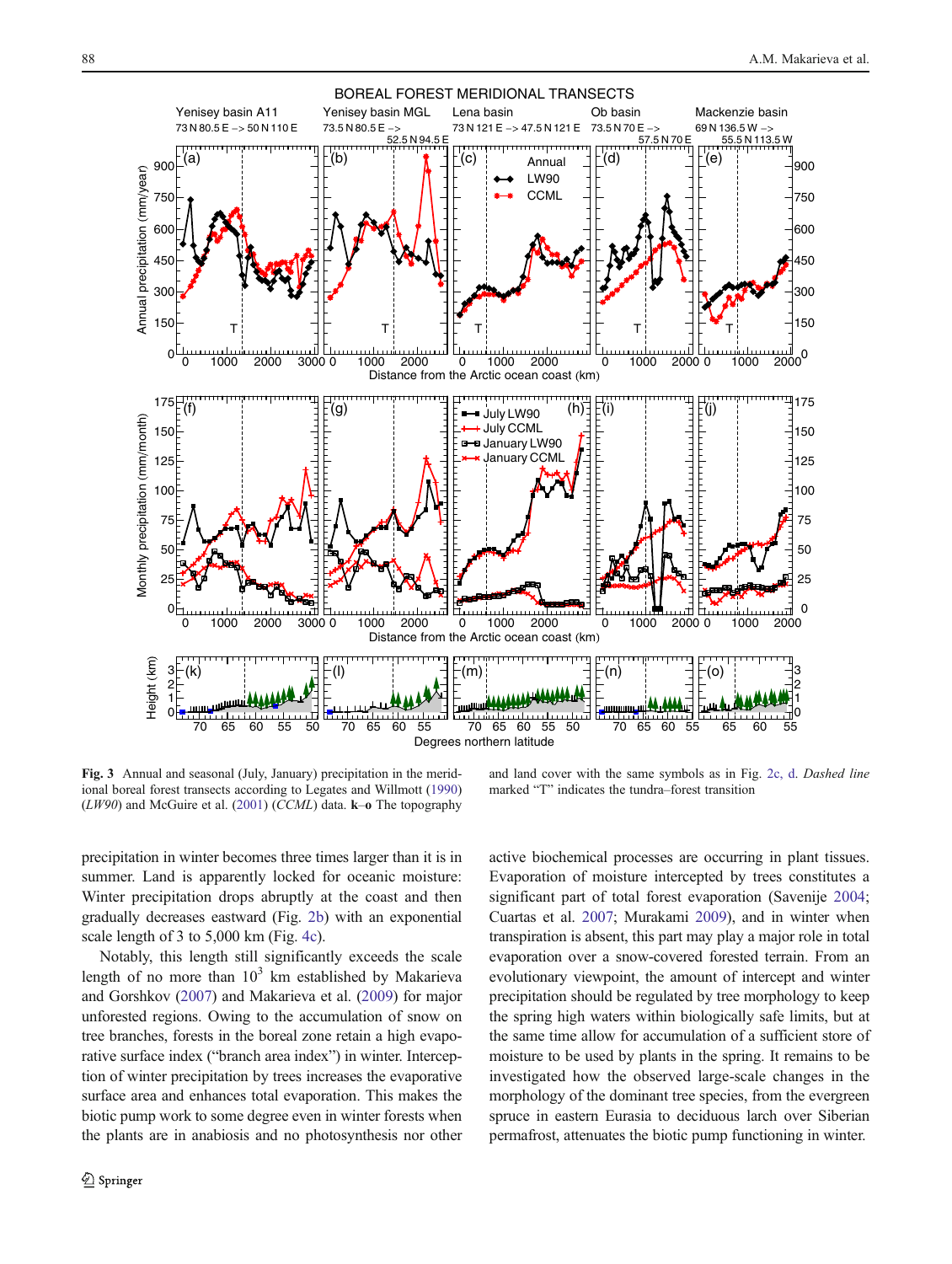<span id="page-10-0"></span>

Precipitation exponential scale length versus squared correlation coefficient

Fig. 4 Exponential scale length of monthly precipitation  $P$  (millimeters per month) in boreal forest transects estimated from OLS regression  $LogP=a+bx$ , where x (kilometers) is distance from the ocean and P for each grid cell is taken from either Legates and Willmott ([1990](#page-16-0)) (*LW90*) or McGuire et al. [\(2001\)](#page-16-0) (*CCML*) dataset and  $R^2$  is the squared correlation coefficient. Inverse value of  $l \equiv 1/b$  represents the exponential scale length of precipitation change. a Data for the five meridional boreal

transects (tundra/forest) (Fig. [3\)](#page-9-0), a total of  $5 \times 12 \times 2$  points. **b** Data for the forest parts of the five meridional transects excluding Legates and Willmott [\(1990\)](#page-16-0) precipitation for Ob because of its abrupt change over the forest region (Fig. [3i\)](#page-9-0). c Data for the Eurasian latitudinal boreal forest transect (Fig. [5\)](#page-11-0). Notations shown in c hold for all panels. Numerical data are given in Online Resource Table 4

#### 5 Comparing boreal and tropical forests

Precipitation  $P$  is the best studied term in the stationary water budget equation  $P=E+R$ , where E is evaporation and R is the amount of moisture delivered to the considered area by winds and lost by that area in the form of liquid runoff. However, the precipitation databases that are used in climate studies are not perfect and may feature systematic discrepancies as illustrated in our analysis on the example of the difference in tundra precipitation between the Legates and Willmott [\(1990\)](#page-16-0) and McGuire et al. ([2001\)](#page-16-0) data (Fig. 4). Like Angelini et al. [\(2011\)](#page-15-0), we used the available precipitation data at their face value: In the statistics shown in Table [1](#page-5-0), precipitation values in all grid cells are treated as independent data points. In reality gridded precipitation databases are constructed by spatial interpolation of precipitation station records on land (or ship observations in the ocean) that are scattered in a highly nonuniform manner across the planetary surface. In particular, the least populated forested areas are characterized by a much lower density of observations than the industrial areas (see, e.g., Figs. 1 and 2 of Legates and Willmott [1990\)](#page-16-0). We, however, believe that the large-scale trends established for our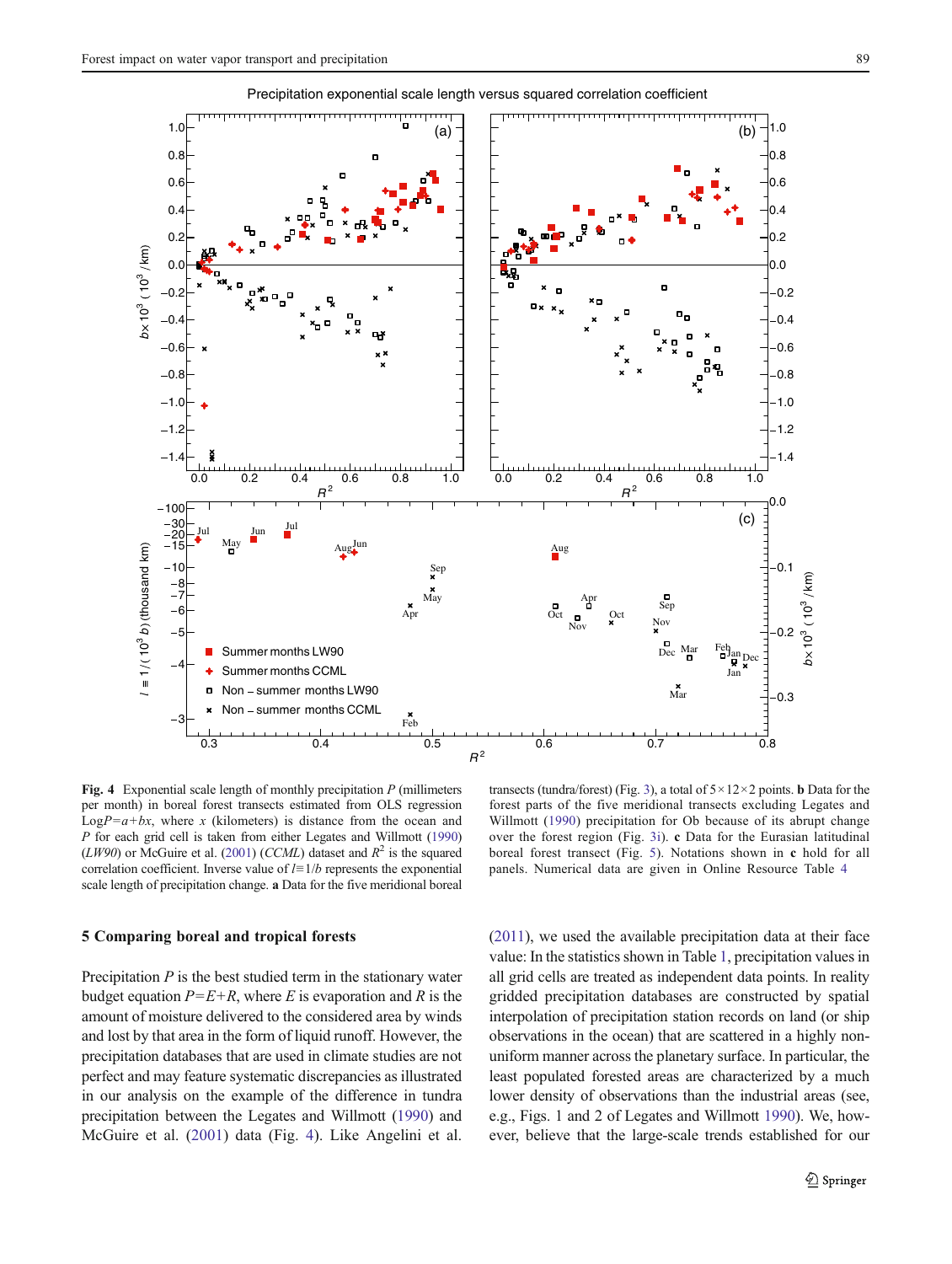<span id="page-11-0"></span>

Fig. 5 Summer (July) and winter (January) precipitation in the Eurasian boreal forest transect at 61°N according to Legates and Willmott ([1990](#page-16-0)) (LW90) and McGuire et al. ([2001](#page-16-0)) (CCML) data. Additionally shown is river runoff during the same periods. Solid lines indicate linear regressions of Legates and Willmott [\(1990](#page-16-0)) forest precipitation P over distance x from  $x=0$  to  $x=7,150$  km (a total of 252 values for 0.5° grid cells) in the form  $P = c + dx$ : a  $c = 87 \pm 2$  mm month<sup>-1</sup>,  $d = -0.0041 \pm$ 0.0004 mm month<sup>-1</sup> km<sup>-1</sup>,  $R^2$ =0.25. **b**  $c=74\pm3$  mm/month ( $\pm1$  SE),  $d=-0.0097\pm0.0007$  mm month<sup>-1</sup> km<sup>-1</sup>,  $R^2$ =0.43. Dashed lines indicate

forest transects which spread over more than a thousand kilometers should not be significantly affected by the station spacing: Even in the regions with the lowest station density, neighboring stations are separated by no more than a few hundred kilometers (for example, there are over 40 stations along the Eurasian forest transect to the west of 90°E and about a dozen—to the east.) Moreover, for boreal forests, our main results pertain to seasonal changes in the precipitation distribution (Fig. [4\)](#page-10-0), which are recorded by one and the same set of stations.

Further improvement in the precipitation data quality is obviously highly desirable. In the meantime, another way to

mean Legates and Willmott [\(1990\)](#page-16-0) precipitation over the Atlantic ocean at 61°N: **a** 40 mm month<sup>-1</sup>; **b** 139 mm month<sup>-1</sup>. **c** The topography and land cover; symbols same as in Fig. [2c, d](#page-4-0) (note that a narrow precipitation peak at the land–ocean border like the one in a at 5° E appears to be a common feature across the globe and is attributed to local topography (e.g., Álvarez-Villa et al. [2011](#page-15-0), Fig. 8) or to the local impact of land breezes (e.g., Heiblum et al. [2011\)](#page-16-0) that is imposed on large-scale synoptic patterns)

check for the robustness of the established patterns is to back up the investigation of precipitation data by independent runoff measurements. The long-term average runoff of a river basin is equal to the long-term average net advection of moisture by the winds. Therefore, river runoff is not only a crucial hydrological variable but it is also a crucial meteorological variable. However, while precipitation is measured locally, runoff estimates made on rivers by definition pertain to the water budget of the entire catchment. Moreover, when the precipitation transect is located within a single large river basin, as is the case with the Congo and Amazon transects, runoff estimates made along one and the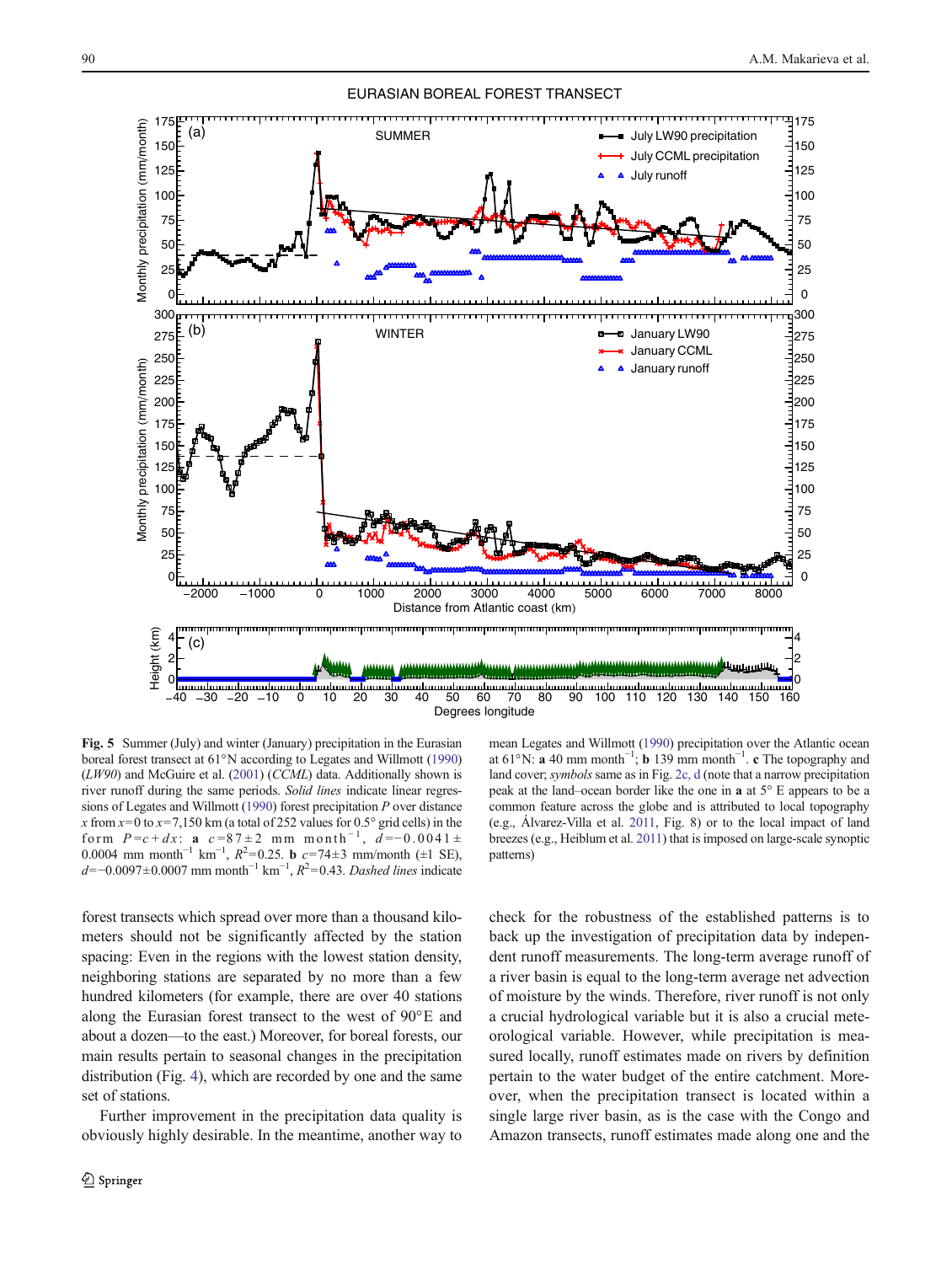same river at different points of the transect may suffer from spurious spatial and temporal correlations.

The Eurasian boreal forest transect is unique in this aspect as it runs across several major independent river basins, including the Great Siberian rivers. This allows one to gain additional independent information about the net moisture transport in the region. In Fig. [5](#page-11-0), we plotted July and January runoff observations corresponding to 61°N from the gridded UNH, GRDC, and Global Composite Runoff Data Set (v1.0) (see Online Resource for details). It can be seen from Fig. [5a](#page-11-0) that the runoff data are consistent with the statement that the amount of moisture, which is delivered to each region along the forest transect, is approximately independent of distance from the ocean along the boreal forest Eurasian transect when the forest is photosynthetically active (note that the runoff in July is minimally affected by the seasonal discharge of precipitation accumulated during the winter). Runoff in January resembles January precipitation in showing a conspicuous decline from west to east (Fig. [5b\)](#page-11-0). The agreement between the independent runoff and precipitation data strengthens the validity of using precipitation as a proxy for large-scale moisture transport.

As discussed above, the role of vegetation in atmospheric moisture transport becomes clear from comparison of the land/ocean precipitation ratios (LOPR) in regions/time periods with or without biotic pump. For the Amazon and Congo forests at 3°S, the ratio of precipitation at a given longitude to the mean Atlantic precipitation at the same latitude (i.e., mean precipitation between 45°W and 10°E at 3°S) is shown in Fig. [6a](#page-13-0). It can be seen that the point of minimal oceanic precipitation coincides with the point of minimal LOPR, which undergoes periodic zonal migration between the two forest basins throughout the year. The LOPR minimum is closer to the Amazon basin in November, when the coastal precipitation there is at its minimum (Fig. [2a\)](#page-4-0), and it is closer to the Congo basin in March, when coastal precipitation in the Amazon is at its maximum. It would be interesting to investigate how the seasonal drift of the LOPR minimum is temporally and spatially correlated with the photosynthetic activity of both Congo and Amazon forests, e.g., by comparing the normalized difference vegetation index climatology between the basins—so far it has been predominantly studied in either one basin or another (e.g., Anyamba et al. [2001](#page-15-0); Poveda and Salazar [2004\)](#page-17-0).

It is clear from Fig. [6a](#page-13-0) that independent of the season condensation is predominantly concentrated over the forests, with a difference of two to three times between precipitation over the forest and over the adjacent ocean. An essentially identical pattern is observed during summer months over the Eurasian boreal forest (Fig. [6b\)](#page-13-0). Since the flux of evaporation from either forest or the ocean is limited by solar radiation, it cannot differ several times between the ocean and the forest. Such precipitation differences unambiguously testify for a significant moisture transport from ocean to the forest. Meanwhile, winter precipitation over the boreal forest not only decreases downwind but it is lower than oceanic precipitation. For comparison, in the unforested regions of Australia, precipitation over land remains lower than over the ocean both in the dry and, more importantly, during the wet season (Fig. [6c\)](#page-13-0). Thus, it is not the absolute availability of moisture that distinguishes forested regions from unforested ones, but the presence/absence of an efficient ocean-to-land moisture transport. Unforested land regions are locked to oceanic moisture all year round even when moisture is abundant over the adjacent ocean.

# 6 Discussion

The overall conclusion of Angelini et al. [\(2011](#page-15-0)) (p. 251) was that the basis of the biotic pump concept is not borne out with observations of the internally consistent precipitation climatology of Legates and Willmott ([1990](#page-16-0)) because (1) precipitation actually decreases, rather than increases or remains constant, as one moves inland along the forested transects and (2) seasonal variation in the coast-to-interior precipitation trends vary in a manner that is inconsistent with the biotic pump concept because constant or increasing precipitation can be found only during some dry seasons in some locations, which, according to Angelini et al. ([2011\)](#page-15-0), is "the time when transpiration is lowest and presumably the biotic pump mechanism would be weak." Additionally, Angelini et al. ([2011](#page-15-0)) generalized that the distance–decay model of mean precipitation decreasing inland from the ocean is not dependent upon the local vegetation type.

In this paper, we have addressed all these issues, clarified the misinterpretations of the biotic pump concept by Angelini et al. [\(2011](#page-15-0)), and demonstrated that the precipitation climatology of Legates and Willmott [\(1990\)](#page-16-0) consistently supports the biotic pump concept:

1. In natural science, there cannot be such a thing as an absolute constancy of a variable, e.g., precipitation: It always changes somewhat from location to location. The focus of Makarieva and Gorshkov ([2007](#page-16-0)) and Makarieva et al. [\(2009](#page-16-0)) was on a quantitative comparison of precipitation distributions between forested and unforested areas. Precipitation in the latter was found to drop exponentially from coast to interior with a length scale of the order of  $10<sup>3</sup>$  km. This reference length scale allowed us to speak about the relative constancy of spatial precipitation distribution in forested regions, which quantitatively means that the scale length of coast-to-interior precipitation change in forests significantly exceeds the "unforested" reference. Angelini et al. ([2011\)](#page-15-0) did not provide any quantitative backup for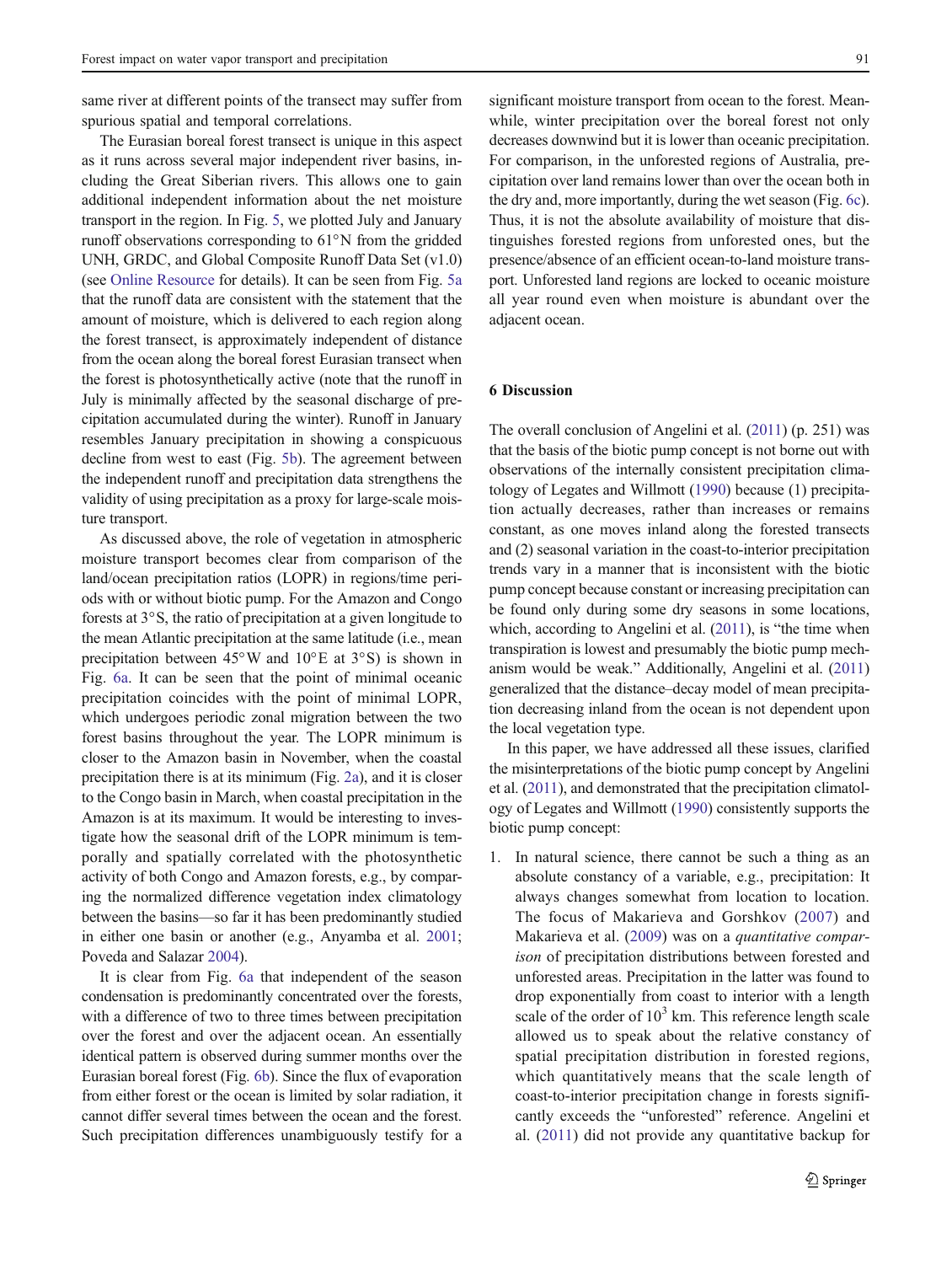<span id="page-13-0"></span>

Fig. 6 Natural logarithm of land/ocean precipitation ratio (LOPR) in forested and unforested regions. a Annual mean, November, and March precipitation at a given longitude at 3°S divided by mean Legates and Willmott ([1990](#page-16-0)) precipitation over the Atlantic Ocean at the same latitude during the same period (63, 41, and 104 mm month<sup>-1</sup> annual mean, November, and March, respectively). Note the relatively constant precipitation over the forests at this latitude as well (cf. Figs. [1](#page-2-0) and [2a, b](#page-4-0) dashed transects). b Summer (July) and winter (January) precipitation at a given longitude at 61°N divided by mean Legates and

their analyses, such that their generalization on the distance–decay of precipitation being independent of vegetation type remains unfounded.

- 2. As confirmed by Legates and Willmott ([1990\)](#page-16-0) data, in tropical and equatorial rainforests that are photosynthetically active year round, annual precipitation remains approximately constant as one moves from the oceanic coast over several thousand kilometers inland (Figs. [2](#page-4-0) and 6; Table [1\)](#page-5-0). This is in agreement with the biotic pump concept (Section [2\)](#page-1-0) and consistent with our previous results (Makarieva and Gorshkov [2007](#page-16-0); Makarieva et al. [2009\)](#page-16-0).
- 3. The dry season is not the time when transpiration is the lowest in undisturbed rainforests but an active season when the forest functions at the expense of moisture

Willmott [\(1990](#page-16-0)) precipitation over the Atlantic ocean at the same latitude and over the same period (139 and 40 mm month<sup>-1</sup> in January and July, respectively). c Precipitation over Australia at 25°S (dashed transect in Fig. [1](#page-2-0)) during the wet (January) and dry (July) seasons divided by mean oceanic Legates and Willmott [\(1990](#page-16-0)) precipitation at the same latitude over the same period (140 and 70 mm month<sup>-1</sup> in January and July, respectively). Legates and Willmott [\(1990](#page-16-0)) data for half degree grid cells are smoothed by moving average over 11 cells (5.5°). Topography and land cover symbols same as in Fig. [2c, d](#page-4-0)

previously accumulated and stored in soil. Seasonal precipitation in tropical rainforests displays a complex spatial distribution reflecting the interaction between oceanic and forest condensation zones and a possible coupling between the Congo and Amazon forests. Coastal forests are affected most by condensation processes in the ocean and thus display most pronounced seasonality in precipitation patterns. This seasonality diminishes from the coast toward the region interior where the stabilizing impact of the forest cover becomes dominant (Fig. [2e, f\)](#page-4-0). All these patterns are consistent with the biotic pump concept.

4. Angelini et al. [\(2011\)](#page-15-0) did not investigate seasonal precipitation in boreal forests. In the meantime, the data of Legates and Willmott ([1990\)](#page-16-0) testify to a sharp contrast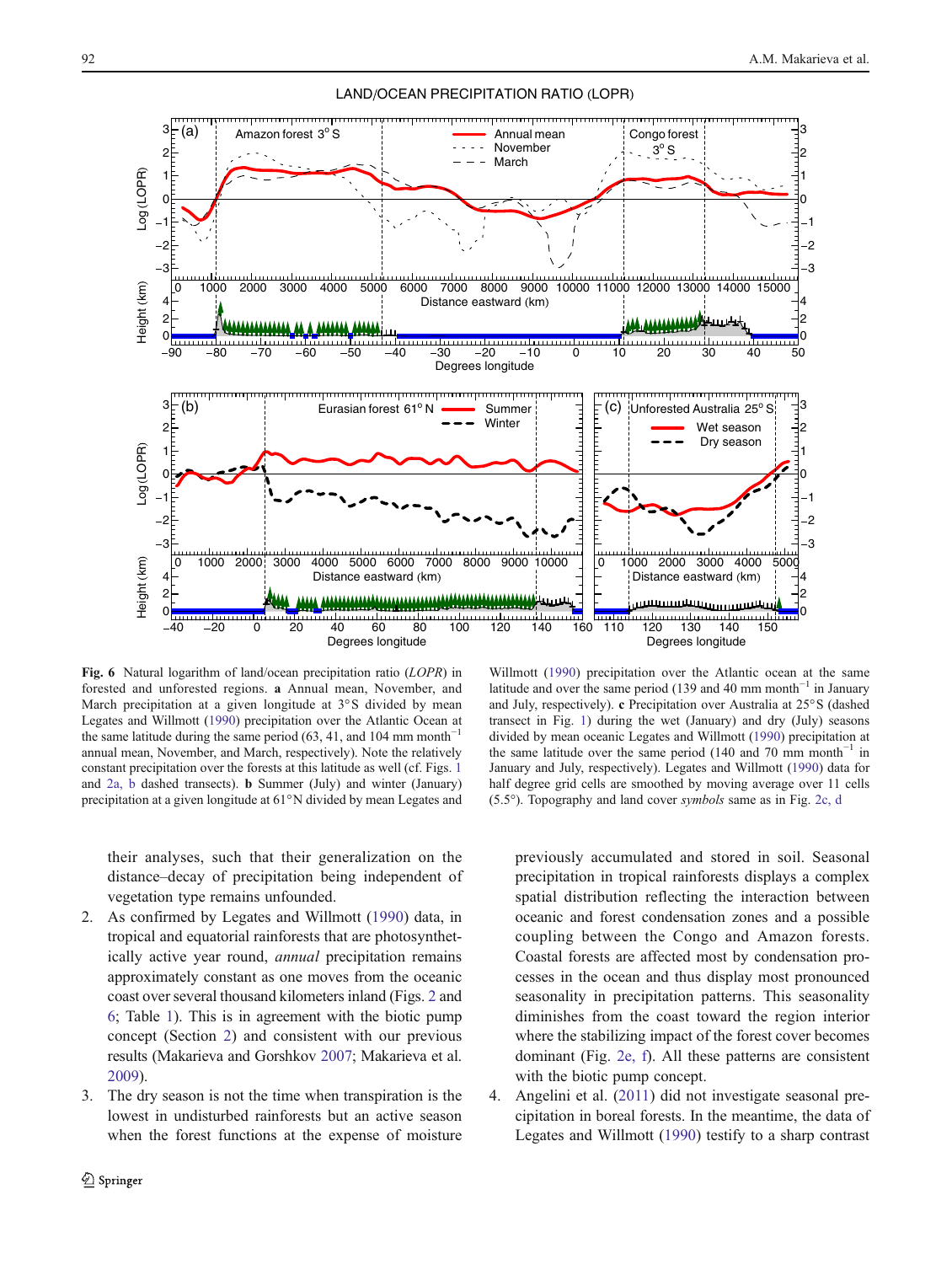in the spatial distributions of summer precipitation when the boreal forest ecosystem is active and precipitation during the rest of the year when the biological processes in plants are inhibited or completely shut down (Fig. [4a](#page-10-0)–c). In agreement with the biotic pump concept, summer precipitation grows toward lower latitudes.

5. Investigation of the world's longest forest transect—the Eurasian boreal forest which spreads over 7,000 km at 61°N (Fig. [5\)](#page-11-0)—illustrates the biotic pump most vividly (Fig. [6\)](#page-13-0). First, summer precipitation is nearly constant along the transect (exponential scale length 10–20,000 km, Fig. [4c](#page-10-0) and Table [1\)](#page-5-0), while winter precipitation declines more conspicuously from west to east. Second, summer precipitation over the forest exceeds mean precipitation over the Atlantic Ocean at the same latitude, while in winter the opposite is true. Precipitation over the Atlantic Ocean in winter, when the biotic pump does not draw moisture away from the ocean, is larger than it is in summer.

Aside from considering large-scale spatial precipitation distributions, Angelini et al. [\(2011\)](#page-15-0) reviewed some evidence on local precipitation patterns. For example, from the observation that rainfall in the Amazon occurs more frequently in close proximity to rivers rather than far from them (Fitzjarrald et al. [2008](#page-16-0)), Angelini et al. ([2011\)](#page-15-0) concluded that the rainfall is a complex process that is influenced but not controlled by vegetation contrary to what the biotic pump concept implies. However, the biotic pump concept does not predict that rainfall must be the same over the rivers and over the forest. It predicts that if there are no large-scale forests, there will be no coast-tointerior atmospheric vapor transport and no rivers in the continental interior (an extreme example of such a situation is the now unforested Australian continent). The data discussed by Angelini et al. [\(2011](#page-15-0)) relate more to the intrinsic peculiarities of what kind of a rainfall regime a large-scale forest can induce rather than to the foundations of the biotic pump concept itself.

It should be further noted that the most recent satellite data analysis (Paiva et al. [2011\)](#page-17-0) does not support the conclusions of Fitzjarrald et al. ([2008](#page-16-0)) for higher precipitation over rivers in the Amazon. Rather, precipitation over the water bodies is found to be several per cent lower than over the adjacent forest. This effect stands in contrast with the pattern observed in the southeast USA that is largely unforested. There, on the contrary, precipitation over the water bodies is larger than over land (Tian and Peters-Lidard [2007\)](#page-17-0). These patterns are in agreement with the biotic pump concept that postulates higher convective capacity of the atmosphere above the forest canopy than over the open water surface. On the other hand, the open water surface should have a higher convective potential than bare land or scarce non-forest vegetation.

Finally, Angelini et al. [\(2011](#page-15-0)) dwelled on the question of the temporal changes of precipitation with time in the regions affected by deforestation. They noted that Satyamurty et al. [\(2010](#page-17-0)) observed only a slight precipitation reduction in the Amazon basin during the last century using data for 18 meteorological stations with long-term records. However, conclusions based on reconstructing the precipitation trends for the very large Amazon basin on a small number of stations should be interpreted with caution. Using a much wider qualitycontrolled station network, Espinoza et al. [\(2009a](#page-16-0)) established a decline in the basin precipitation between 1974 and 2003 at an approximate rate of 0.33%/year, i.e., about 10% over the studied period. Given that the forest losses of about 30% occurred in the basin in the last half a century and considering that the these losses mostly affected the southern and southeastern part of the basin where precipitation is generally lower than in the basin core, this means that the mean precipitation decline observed since the beginning of the deforestation roughly corresponds to the loss of the biotic pump power. Notably, the analysis of Espinoza et al. ([2009a](#page-16-0)) had not yet included 2005 and 2010, the 2 years when exceptional droughts hit the Amazon region (Marengo et al. [2011](#page-16-0)). In studies pertaining to a smaller regional scale, deforestation in the Amazon basin is also found to be associated with increase in temperature but decrease in precipitation (Dubreuil et al. [2012](#page-16-0)).

Espinoza et al. ([2009a](#page-16-0)) observed that the precipitation decline is least manifested in the southern part of the basin. However, one should take into account that with progressing deforestation, the precipitation bias of the meteorological stations may change its sign. If stations that are situated near water channels report lower than average precipitation when surrounded by forests (Paiva et al. [2011](#page-17-0)) but higher than average precipitation when located in unforested areas (Tian and Peters-Lidard [2007](#page-17-0)), deforestation may cause a spurious increase in rainfall in the readings of such stations. Analysis of runoff trends (Espinoza et al. [2009b](#page-16-0)) indicates a conspicuous decrease in runoff in southern regions. In the Congo region while the precise value of the decline rate is debated, the declining trend itself is undoubtedly present especially in the Greater Horn region that is situated downwind the Congo forest (Yin and Gruber [2010](#page-17-0); Williams et al. [2011\)](#page-17-0). On an historical time scale, recent studies of past climates increasingly suggest that human-induced deforestation was likely cause of desertification and subsequent civilization collapses (Beresford-Jones et al. [2009;](#page-15-0) Oglesby et al. [2010](#page-17-0)).

One can expect the biotic pump degradation to be accompanied by an increase in the frequency of extreme events and weather unpredictability, as the stabilizing impact of forest ecosystems is diminished and the region is exposed to uncontrolled fluctuations of the oceanic water cycle. When the biotic transport of water vapor from ocean to forest stalls or weakens, from the mass conservation law, it follows that moisture evaporated from the ocean must, if not over the forest, precipitate somewhere else. In the ultimate case, when moisture transport from ocean to land is completely absent, all moisture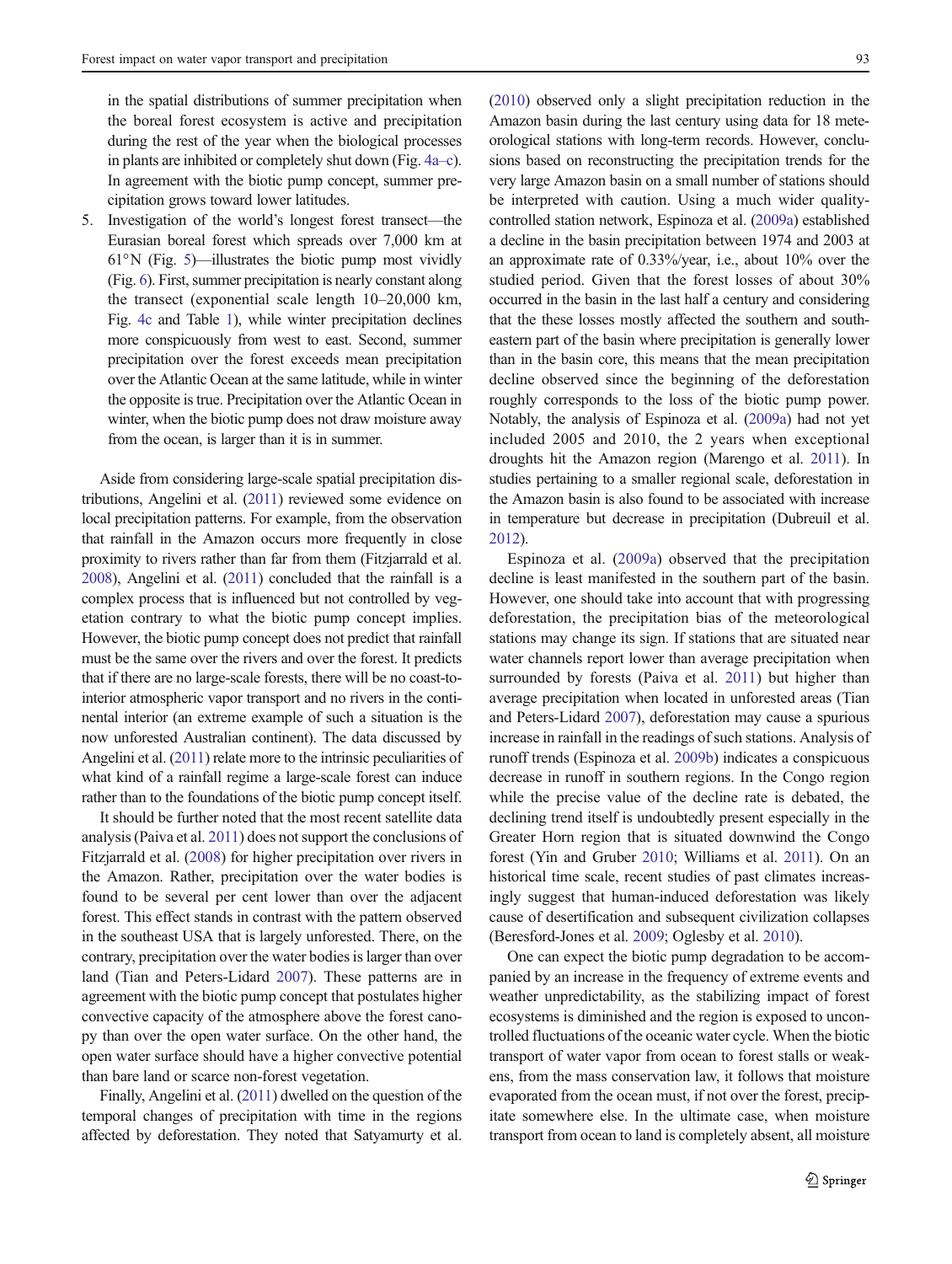<span id="page-15-0"></span>evaporates from and precipitates over the ocean. Interpolating between the states of a perfect biotic pump and its complete absence, one can expect that deforestation-induced degradation of the biotic pump should primarily affect the farthest downwind areas. Owing to the weakening of the coast-tointerior air flow and reduced convection the air that would otherwise rise over the forest and return to the ocean in the upper atmosphere can instead follow a horizontal path affecting nearby regions. This may lead to a temporary enhancement of the water cycle in the drier areas bordered by forests. For example, a recent precipitation increase in Sahel and the precipitation decline in the Greater Horn region in Africa (Williams et al. [2011](#page-17-0)) can both be associated with the continuing degradation of the Congo forest.

Since with the stalling of the biotic pump, moisture increasingly remains over the ocean rather than is drawn far inland, one may also expect a transient increase in coastal precipitation as a long-distance outcome of deforestation: In the result of a reduced transport of moisture to the deeper continental interior, precipitation in the coastal zone may rise. The analysis of Satyamurty et al. ([2010\)](#page-17-0) tends to support this pattern. Among the 18 rainfall stations investigated, six display a statistically significant difference in the mean annual precipitation between the periods prior to and after the year 1970 (the year when deforestation started to affect the Amazon basin). Three stations show a drop in rainfall, of which two (Iauaretê and Benjamin Constant) are among the innermost locations that are the farthest from the Atlantic Ocean. Among the remaining three stations that show a rise in precipitation, two (Belém and Soure) are located near immediately at the Atlantic coast. The only other coastal station studied by Satyamurty et al. ([2010\)](#page-17-0) (Macapá) does not display a statistically significant annual precipitation change.

Angelini et al. (2011) concluded their paper by noting that their analyses did not support the existence of any vegetation-induced driving mechanism of rainfall but instead testified for a strong dependence of Amazon rainfall on the water drawn from the ocean and on the large-scale weather systems coupling the continental interior and the ocean. As we clarified in this paper, such an opposition does not really exist but represents a misinterpretation of the biotic pump concept. Indeed, those large-scale moisturecarrying weather systems would not be there without the biotic pump. The very existence of the Amazon, Congo, and the Great Siberian rivers as well as all the data analyzed by Makarieva and Gorshkov ([2007\)](#page-16-0), Makarieva et al. [\(2009](#page-16-0)), and Angelini et al. (2011) indicate that a large-scale transport of oceanic moisture to the forested continents does occur. The biotic pump concept (1) reveals the physical mechanisms (condensation-induced atmospheric dynamics) behind this transport and quantifies parameters of those large-scale weather systems that couple the land and the

ocean and (2) clarifies the principles of the biotic control of those physical mechanisms and how they may change upon the anthropogenic disturbance of the natural vegetation cover. Deforestation can be expected to erode the lowpressure zones on land that are associated with forest functioning and are responsible for the coast-to-interior moisture transport. Further studies of the physical and ecological bases of the biotic pump are important for safeguarding a stable and intense hydrological cycle on land and protecting populations from unfavorable regional changes in the hydrological cycle.

Acknowledgments We are grateful to the Angelini et al. team of authors who readily provided us with the requested information on the geography of the precipitation transects they studied. We thank the reviewers for their helpful comments on the manuscript and also Peter Bunyard, Jan Čermák, Andrei Nefiodov, Antonio Nobre, Jan Pokorny, and Douglas Sheil for numerous and valuable discussions.

## References

- Álvarez-Villa OD, Veléz JJ, Poveda G (2011) Improved long-term mean annual rainfall fields for Colombia. Int J Climatol 31:2194–2212. doi:[10.1002/joc.2232](http://dx.doi.org/10.1002/joc.2232)
- Andreae MO, Rosenfeld D, Artaxo P, Costa AA, Frank GP, Longo KM, Silva Dias MAF (2004) Smoking rain clouds over the Amazon. Science 303:1337–1342. doi:[10.1126/science.1092779](http://dx.doi.org/10.1126/science.1092779)
- Angelini IM, Garstang M, Davis RE, Hayden B, Fitzjarrald DR, Legates DR, Greco S, Macko S, Connors V (2011) On the coupling between vegetation and the atmosphere. Theor Appl Climatol 105:243–261. doi[:10.1007/s00704-010-0377-5](http://dx.doi.org/10.1007/s00704-010-0377-5)
- Anyamba A, Tucker CJ, Eastman JR (2001) NDVI anomaly patterns over Africa during the 1997/98 ENSO warm event. Int J Remote Sens 22:1847–1859. doi[:10.1080/0143116001002915](http://dx.doi.org/10.1080/0143116001002915)
- Baker IT, Prihodko L, Denning AS, Goulden M, Miller S, da Rocha HR (2008) Seasonal drought stress in the Amazon: reconciling models and observations. J Geophys Res 113:G00B01. doi[:10.1029/2007JG000644](http://dx.doi.org/10.1029/2007JG000644)
- Beresford-Jones D, Arce Torres S, Whaley O, Chepstow-Lusty A (2009) The role of Prosopis in ecological and landscape change in the Samaca Basin, lower Inca Valley, South Coast Peru from the Early Horizon to the Late Intermediate Period. Lat Am Antiq 20:303–332
- Bretherton CS, Peters ME, Back LE (2004) Relationships between water vapor path and precipitation over the tropical oceans. J Clim 17:1517–1528. doi:10.1175/1520-0442(2004) 017<1517%3ARBWVPA>2.0.CO%3B2
- Cao S, Li C, Shankman D, Wang C, Wang X, Zhang H (2010) Excessive reliance on afforestation in China's arid and semi-arid regions: lessons in ecological restoration. Earth Sci Rev 104:240– 245. doi[:10.1016/j.earscirev.2010.11.002](http://dx.doi.org/10.1016/j.earscirev.2010.11.002)
- Chikoore H, Jury MR (2010) Intraseasonal variability of satellitederived rainfall and vegetation over Southern Africa. Earth Interact 14:1–26. doi[:10.1175/2010EI267.1](http://dx.doi.org/10.1175/2010EI267.1)
- Cook BI, Seager R, Miller RL (2011) Atmospheric circulation anomalies during two persistent North American droughts: 1932–1939 and 1948–1957. Clim Dyn 36:2339–2355. doi[:10.1007/s00382-010-](http://dx.doi.org/10.1007/s00382-010-0807-1) [0807-1](http://dx.doi.org/10.1007/s00382-010-0807-1)
- Cuartas LA, Tomasella J, Nobre AD, Hodnett MG, Waterloo MJ, Múnera JC (2007) Interception water-partitioning dynamics for a pristine rainforest in Central Amazonia: marked differences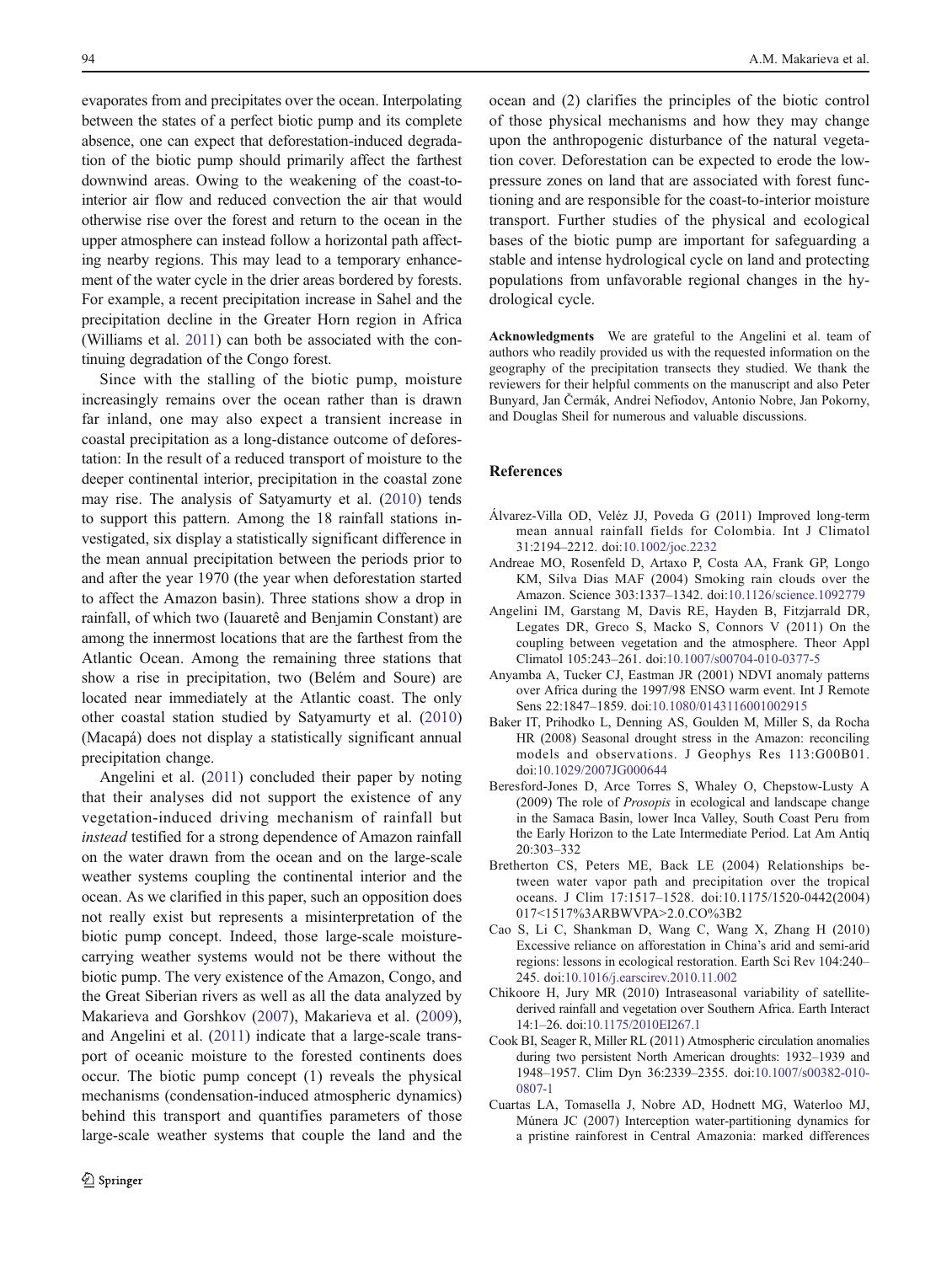<span id="page-16-0"></span>between normal and dry years. Agr Forest Meteorol 145:69–83. doi[:10.1016/j.agrformet.2007.04.008](http://dx.doi.org/10.1016/j.agrformet.2007.04.008)

- Davidson E, Lefebvre PA, Brando PM, Ray DM, Trumbore SE, Solorzano LA, Ferreira JN, Bustamante MMC, Nepstad DC (2011) Carbon inputs and water uptake in deep soils of an eastern Amazon forest. Forest Sci 57:51–58
- Dubreuil V, Debortoli N, Funatsu B, Nédélec V, Durieux L (2012) Impact of land-cover change in the Southern Amazonia climate: a case study for the region of Alta Floresta, Mato Grosso, Brazil. Environ Monit Assess 184:877–891. doi:[10.1007/s10661-011-](http://dx.doi.org/10.1007/s10661-011-2006-x) [2006-x](http://dx.doi.org/10.1007/s10661-011-2006-x)
- Ellison D, Futter MN, Bishop K (2012) On the forest cover–water yield debate: from demand- to supply-side thinking. Global Change Biol 18:806–820. doi[:10.1111/j.1365-2486.2011.02589.x](http://dx.doi.org/10.1111/j.1365-2486.2011.02589.x)
- Espinoza JC, Guyot JL, Ronchail J, Cochonneau G, Naziano F, Fraizy P, Labat D, de Oliveira E, Ordoñez JJ, Vauchel P (2009a) Contrasting regional discharge evolutions in the Amazon basin (1974–2004). J Hydrol 375:297–311. doi:[10.1016/j.jhydrol.](http://dx.doi.org/10.1016/j.jhydrol.2009.03.004) [2009.03.004](http://dx.doi.org/10.1016/j.jhydrol.2009.03.004)
- Espinoza JC, Ronchail J, Guyot JL, Cochonneau G, Naziano F, Lavado W, de Oliveira E, Pombosa R, Vauchel P (2009b) Spatio-temporal rainfall variability in the Amazon basin countries (Brazil, Peru, Bolivia, Colombia, and Ecuador). Int J Climatol 29:1574–1594. doi[:10.1002/joc.1791](http://dx.doi.org/10.1002/joc.1791)
- Fitzjarrald DR, Sakai RK, Moraes OLL, Cosme de Oliveira R, Acevedo OC, Czikowsky MJ, Beldini T (2008) Spatial and temporal rainfall variability near the Amazon–Tapajós confluence. J Geophys Res 113:G00B11. doi[:10.1029/2007JG000596](http://dx.doi.org/10.1029/2007JG000596)
- Friedl MA, Strahler AH, Hodges J (2010) ISLSCP II MODIS (collection 4) IGBP land cover, 2000–2001. In: Hall FG, Collatz G, Meeson B, Los S, Brown de Colstoun E, Landis D (eds) ISLSCP initiative II collection. Data set. Available on-line ([http://daac.ornl.](http://daac.ornl.gov/) [gov/\)](http://daac.ornl.gov/) from Oak Ridge National Laboratory Distributed Active Archive Center, Oak Ridge, Tennessee. doi[:10.3334/ORNLDAAC/](http://dx.doi.org/10.3334/ORNLDAAC/968) [968](http://dx.doi.org/10.3334/ORNLDAAC/968)
- Ghazoul J, Sheil D (2010) Tropical rain forest ecology, diversity and conservation. Oxford University Press, Oxford
- Goessling HF, Reick CH (2011) What do moisture recycling estimates tell us? exploring the extreme case of non-evaporating continents. Hydrol Earth Syst Sci 15:3217–3235. doi:[10.5194/hess-15-3217-2011](http://dx.doi.org/10.5194/hess-15-3217-2011)
- Gorshkov VG, Makarieva AM, Gorshkov VV (2004) Revising the fundamentals of ecological knowledge: the biota-environment interaction. Ecol Complex 1:17–36. Abstract. PDF (0.3 Mb). doi[:10.1016/j.ecocom.2003.09.002](http://dx.doi.org/10.1016/j.ecocom.2003.09.002)
- Heiblum RH, Koren I, Altaratz O (2011) Analyzing coastal precipitation using TRMM observations. Atmos Chem Phys 11:13201– 13217. doi:[10.5194/acp-11-13201-2011](http://dx.doi.org/10.5194/acp-11-13201-2011)
- Huete AR, Didan K, Shimabukuro YE, Ratana P, Saleska SR, Hutyra LR, Yang W, Nemani RR, Myneni R (2006) Amazon rainforests green-up with sunlight in dry season. Geophys Res Lett 33: L06405. doi:[10.1029/2005GL025583](http://dx.doi.org/10.1029/2005GL025583)
- Keys PW, van der Ent RJ, Gordon LJ, Hoff H, Nikoli R, Savenije HHG (2012) Analyzing precipitation sheds to understand the vulnerability of rainfall dependent regions. Biogeosciences 9:733–746. doi[:10.5194/bg-9-733-2012](http://dx.doi.org/10.5194/bg-9-733-2012)
- Lane PNJ, Best AE, Hickel K, Zhang L (2005) The response of flow duration curves to afforestation. J Hydrol 310:253–265. doi[:10.1016/j.jhydrol.2005.01.006](http://dx.doi.org/10.1016/j.jhydrol.2005.01.006)
- Legates DR, Willmott CJ (1990) Mean seasonal and spatial variability in gauge-corrected, global precipitation. Int J Climatol 10:111– 127. doi[:10.1002/joc.3370100202](http://dx.doi.org/10.1002/joc.3370100202)
- Makarieva AM, Gorshkov VG (2006) Interactive comment on "biotic pump of atmospheric moisture as driver of the hydrological cycle on land" by A. M. Makarieva and V. G. Gorshkov. Hydrol Earth Syst Discuss 3: S1705–S1712. [http://www.hydrol-earth-syst-sci](http://www.hydrol-earth-syst-sci-discuss.net/3/S1705/2006/)[discuss.net/3/S1705/2006/](http://www.hydrol-earth-syst-sci-discuss.net/3/S1705/2006/)
- Makarieva AM, Gorshkov VG (2007) Biotic pump of atmospheric moisture as driver of the hydrological cycle on land. Hydrol Earth Syst Sci 11:1013–1033. doi:[10.5194/hess-11-1013-2007](http://dx.doi.org/10.5194/hess-11-1013-2007)
- Makarieva AM, Gorshkov VG (2010) The biotic pump: condensation, atmospheric dynamics and climate. Int J Water 5:365–385. doi[:10.1504/IJW.2010.038729](http://dx.doi.org/10.1504/IJW.2010.038729)
- Makarieva AM, Gorshkov VG (2011) Radial profiles of velocity and pressure for condensation-induced hurricanes. Phys Lett A 375:1053–1058. doi:[10.1016/j.physleta.2011.01.005](http://dx.doi.org/10.1016/j.physleta.2011.01.005)
- Makarieva AM, Gorshkov VG, Li B-L (2009) Precipitation on land versus distance from the ocean: evidence for a forest pump of atmospheric moisture. Ecol Complex 6:302–307. doi[:10.1016/](http://dx.doi.org/10.1016/j.ecocom.2008.11.004) [j.ecocom.2008.11.004](http://dx.doi.org/10.1016/j.ecocom.2008.11.004)
- Makarieva AM, Gorshkov VG, Sheil D, Nobre AD, Li B-L (2010) Where do winds come from? A new theory on how water vapor condensation influences atmospheric pressure and dynamics. Atmos Chem Phys Discuss 10:24015–24052. doi:[10.5194/acpd-](http://dx.doi.org/10.5194/acpd-10-24015-2010)[10-24015-2010](http://dx.doi.org/10.5194/acpd-10-24015-2010)
- Makarieva AM, Gorshkov VG, Nefiodov AV (2011) Condensational theory of stationary tornadoes. Phys Lett A 375:2259–2261. doi[:10.1016/j.physleta.2011.04.023](http://dx.doi.org/10.1016/j.physleta.2011.04.023)
- Marengo JA (2005) Characteristics and spatio-temporal variability of the Amazon River Basin Water Budget. Clim Dyn 24:11–22. doi[:10.1007/s00382-004-0461-6](http://dx.doi.org/10.1007/s00382-004-0461-6)
- Marengo JA, Tomasella J, Alves LM, Soares WR, Rodriguez DA (2011) The drought of 2010 in the context of historical droughts in the Amazon region. Geophys Res Lett 38:L12703. doi[:10.1029/2011GL047436](http://dx.doi.org/10.1029/2011GL047436)
- McGuire AD, Sitch S, Clein JS, Dargaville R, Esser G, Foley J, Heimann M, Joos F, Kaplan J, Kicklighter DW, Meier RA, Melillo JM, Moore B III, Prentice IC, Ramankutty N, Reichenau T, Schloss A, Tian H, Williams LJ, Wittenberg U (2001) Carbon balance of the terrestrial biosphere in the twentieth century: analyses of CO<sub>2</sub>, climate and land-use effects with four process-based ecosystem models. Global Biogeochem Cycles 15:183–206. doi[:10.1029/2000GB001298](http://dx.doi.org/10.1029/2000GB001298)
- McVicar TR, Li LT, Van Niel TG, Zhang L, Li R, Yang QK, Zhang XP, Mu XM, Wen ZM, Liu WZ, Zhao YA, Liu ZH, Gao P (2007) Developing a decision support tool for China's re-vegetation program: simulating regional impacts of afforestation on average annual streamflow in the Loess Plateau. Forest Ecol Manage 251:65–81. doi:[10.1016/j.foreco.2007.06.025](http://dx.doi.org/10.1016/j.foreco.2007.06.025)
- Millán H, Rodríguez J, Ghanbarian-Alavijeh B, Biondi R, Llerena G (2011) Temporal complexity of daily precipitation records from different atmospheric environments: Chaotic and Lévy stable parameters. Atmos Res 101:879–892. doi:[10.1016/](http://dx.doi.org/10.1016/j.atmosres.2011.05.021) [j.atmosres.2011.05.021](http://dx.doi.org/10.1016/j.atmosres.2011.05.021)
- Murakami S (2009) A new paradigm of forest canopy interception science: the implication of a huge amount of evaporation during rainfall. In: Creighton JD, Roney PJ (eds) Forest canopies: forest production, ecosystem health and climate conditions. Nova, Hauppage, pp 1–28
- Myneni RB, Yang W, Nemani RR, Huete AR, Dickinson RE, Knyazikhin Y, Didan K, Fu R, Negrón Juárez RI, Saatchi SS, Hashimoto H, Ichii K, Shabanov NV, Tan B, Ratana P, Privette JL, Morisette JT, Vermote EF, Roy DP, Wolfe RE, Friedl MA, Running SW, Votava P, El-Saleous N, Devadiga S, Su Y, Salomonson VV (2007) Large seasonal swings in leaf area of Amazon rain-forests. Proc Natl Acad Sci 104:4820–4823. doi:[10.1073/pnas.0611338104](http://dx.doi.org/10.1073/pnas.0611338104)
- Nadezhdina N, David TS, David JS, Ferreira MI, Dohnal M, Tesař M, Gartner K, Leitgeb E, Nadezhdin V, Cermak J, Jimenez MS, Morales D (2010) Trees never rest: the multiple facets of hydraulic redistribution. Ecohydrology 3:431–444. doi[:10.1002/eco.148](http://dx.doi.org/10.1002/eco.148)
- Nepstad DC, Carvalho CJR, Davidson EA, Jipp PH, Lefebvre PA, Negreiros GH, da Silva ED, Stone TA, Trumbore SE, Vieira S